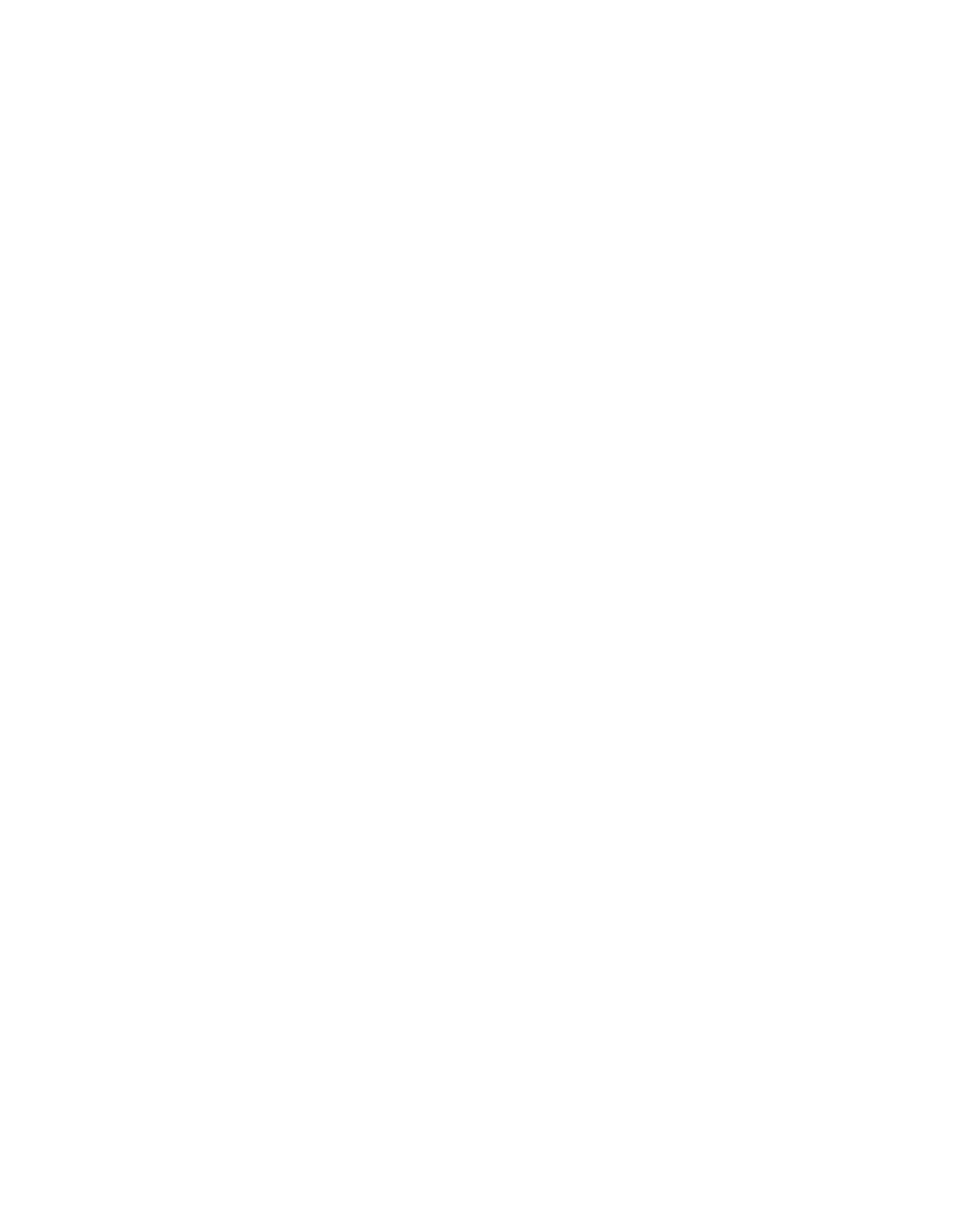*Bill 43 Mr. Anderson* 

# **BILL 43**

2008

# **EMERGENCY HEALTH SERVICES ACT**

*(Assented to , 2008)* 

*Table of Contents* 

## **Part 1 Interpretation**

 **1** Definitions

## **Part 2 Governance**

- **2** Duty of regional health authority
- **3** Proposal for emergency health services plan
- **4** Approval or amendment of plan
- **5** Commencement of responsibility
- **6** Agreements to provide services
- **7** Required form or terms
- **8** Registrar

## **Part 3 Licensing**

- **9** Application for ambulance operator's licence
- **10** Issuance, renewal or refusal
- **11** Authority under licence
- **12** Revocation, suspension and conditions
- **13** Stay of Registrar's action

## **Part 4 Provision of Emergency Health Services**

**14** Dispatch centres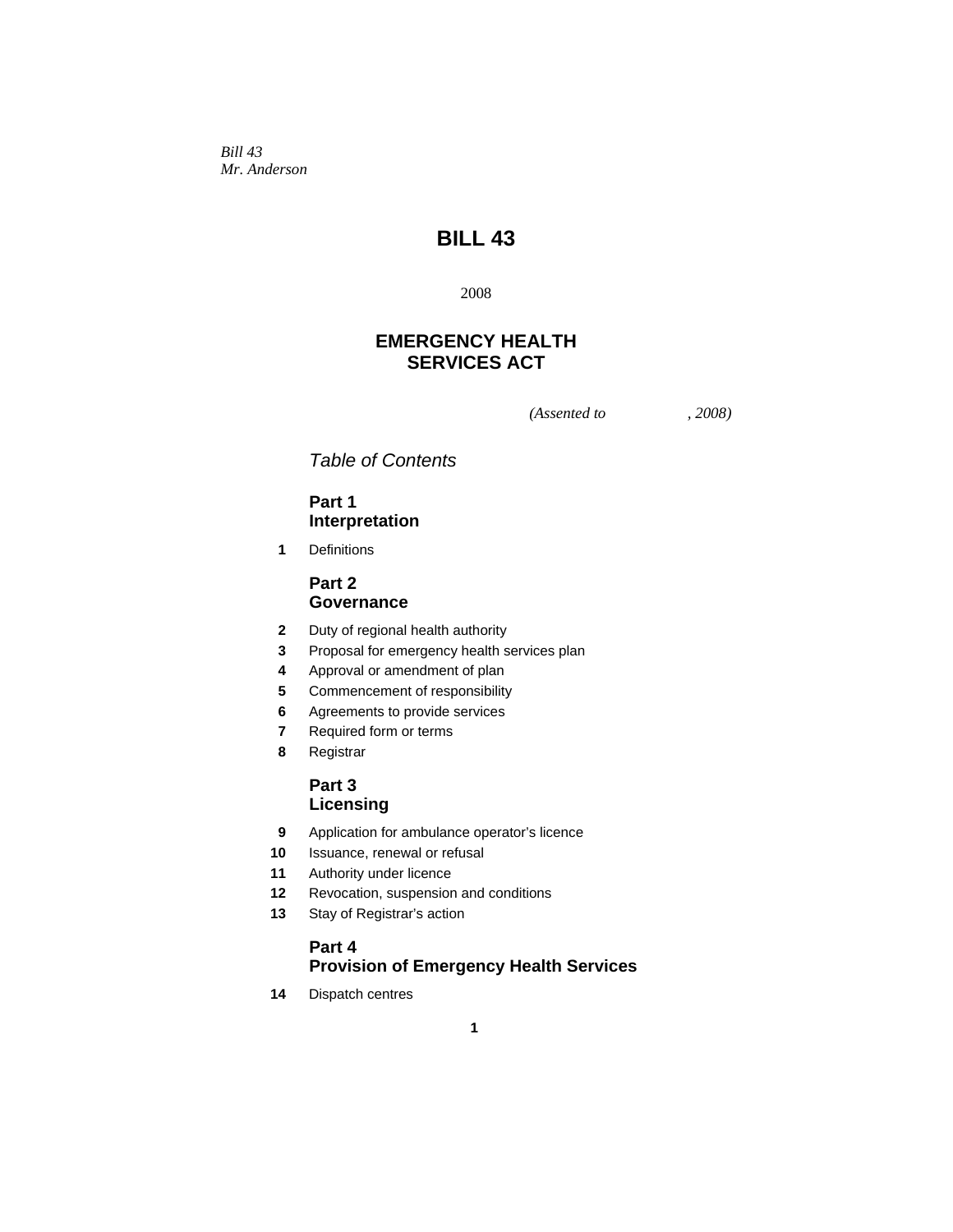- Duty of ambulance attendant
- Entry of premises
- Prohibition licence
- Prohibition agreement
- Injunction
- Prohibitions ambulance attendants
- Prohibition emergency health services

## **Part 5 Inspections, Investigations and Enforcement**

- Definitions
- Authorized persons
- Inspection
- Investigation
- Dwelling place
- Powers of authorized person
- Identification
- Removal of items
- Report to Registrar
- Duty to co-operate
- Application to Court

## **Part 6 Appeals**

- Right of appeal
- Appeal panel
- Hearing of appeal
- Decision on appeal
- Witnesses
- Civil contempt proceedings

### **Part 7 Offences**

Offences

## **Part 8 General**

- Information
- Report to regulatory body or peace officer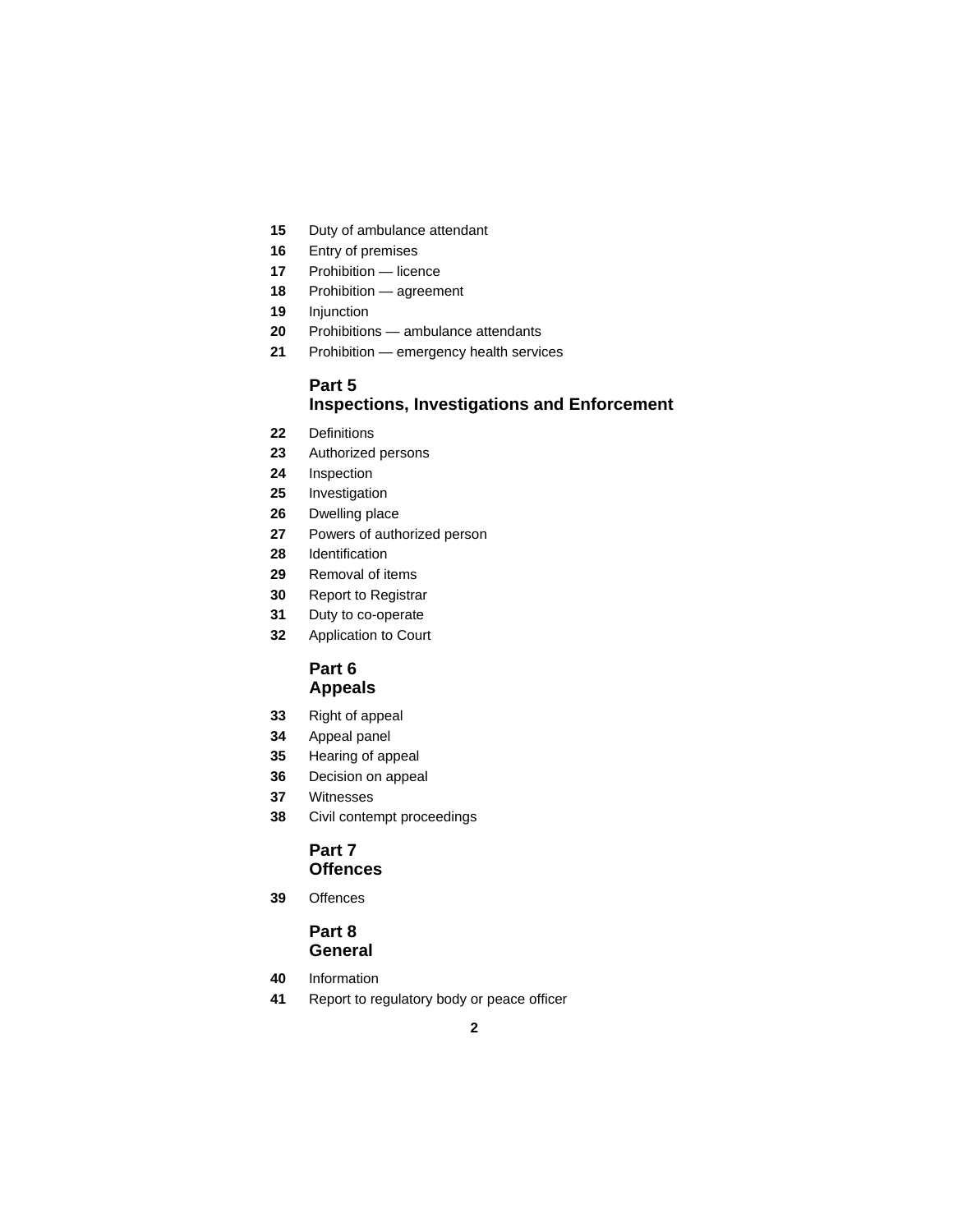- **42** Crown, regional health authority not liable
- **43** Protection from liability
- **44** Ministerial powers
- **45** Exemptions
- **46** Crown's right of recovery
- **47** Lieutenant Governor in Council regulations
- **48** Ministerial regulations
- **49** Codes and standards

## **Part 9 Transitional Provisions, Consequential Amendments, Repeals and Coming into Force**

- **50** Transitional
- **51** Transitional regulations
- **52-55** Consequential amendments
- **56, 57** Repeal
	- **58** Coming into force

HER MAJESTY, by and with the advice and consent of the Legislative Assembly of Alberta, enacts as follows:

# **Part 1 Interpretation**

#### **Definitions**

**1** In this Act,

- (a) "ambulance" means a vehicle, including an aircraft, that is used or intended to be used for the provision of emergency health services to patients, but does not include a vehicle excluded by the regulations;
- (b) "ambulance attendant" means an individual who
	- (i) is a member of a class of individuals prescribed in the regulations or who meets the requirements established in the regulations for a category of ambulance attendants, and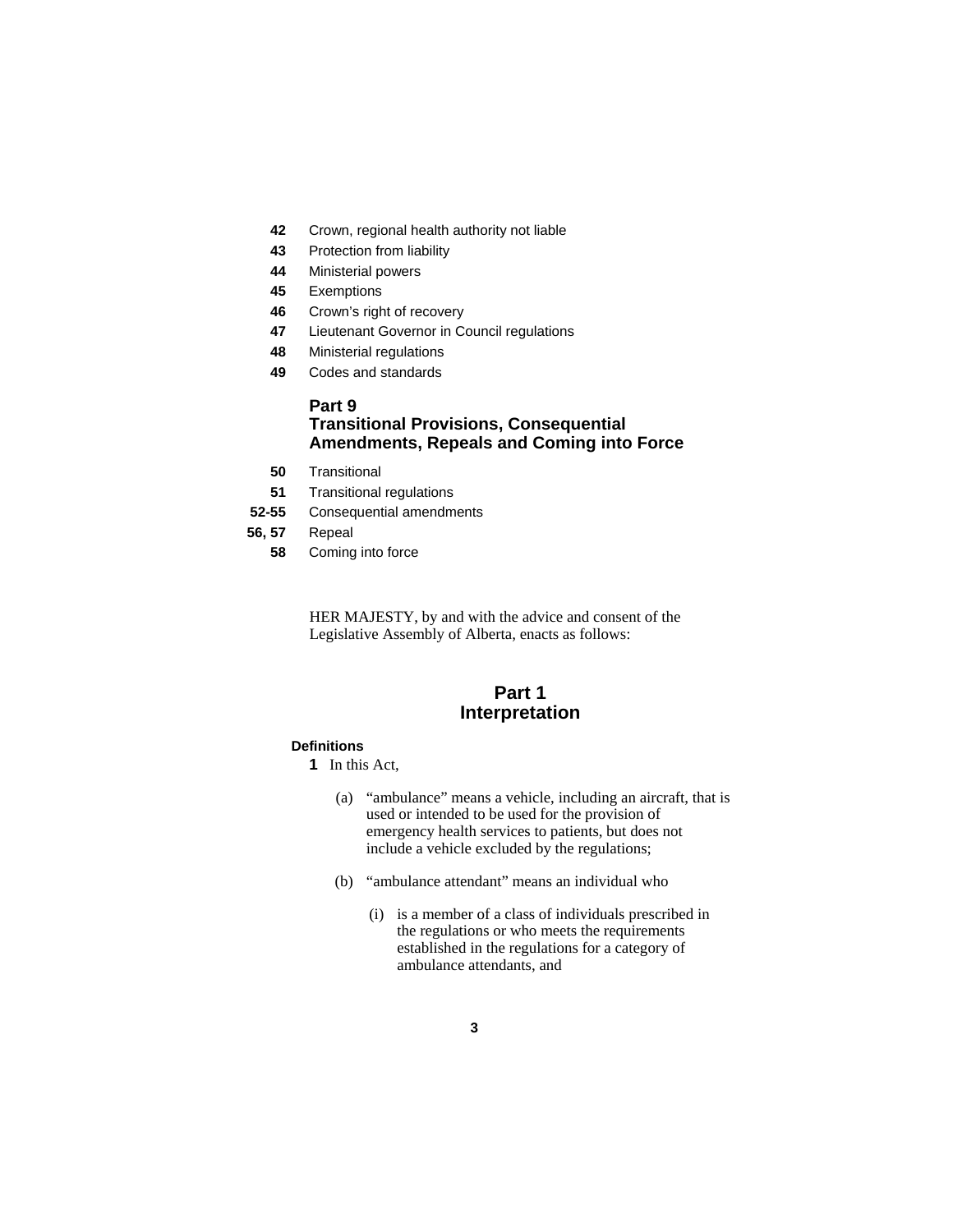- (ii) provides emergency health services to patients under this Act;
- (c) "ambulance operation" means a business or undertaking that provides emergency health services to patients by ambulance;
- (d) "ambulance operator" means a person, including a regional health authority, that owns or operates an ambulance operation;
- (e) "appeal panel" means an appeal panel appointed under section  $34(1)$ ;
- (f) "assessment" means a determination of a patient's physical or mental condition and of any steps to be taken to manage the patient's condition;
- (g) "authorized person" means the Registrar and individuals designated by the Registrar under section 23;
- (h) "dispatch" means to direct a response to a request received by a dispatcher for emergency health services;
- (i) "dispatch centre" means a communications centre
	- (i) that receives requests for emergency health services and from which a dispatcher directs responses to those requests, and
	- (ii) that is approved by the Minister under section  $14(1)$ ;
- (j) "dispatcher" means an individual who is a member of a category of ambulance attendants whose function it is to receive requests for emergency health services and to direct responses to the requests;
- (k) "emergency health services" means
	- (i) dispatch services, and
	- (ii) assessment, stabilization, treatment and transportation services dispatched in response to a request for emergency health services;
- (l) "emergency health services plan" means an emergency health services plan approved under section 4;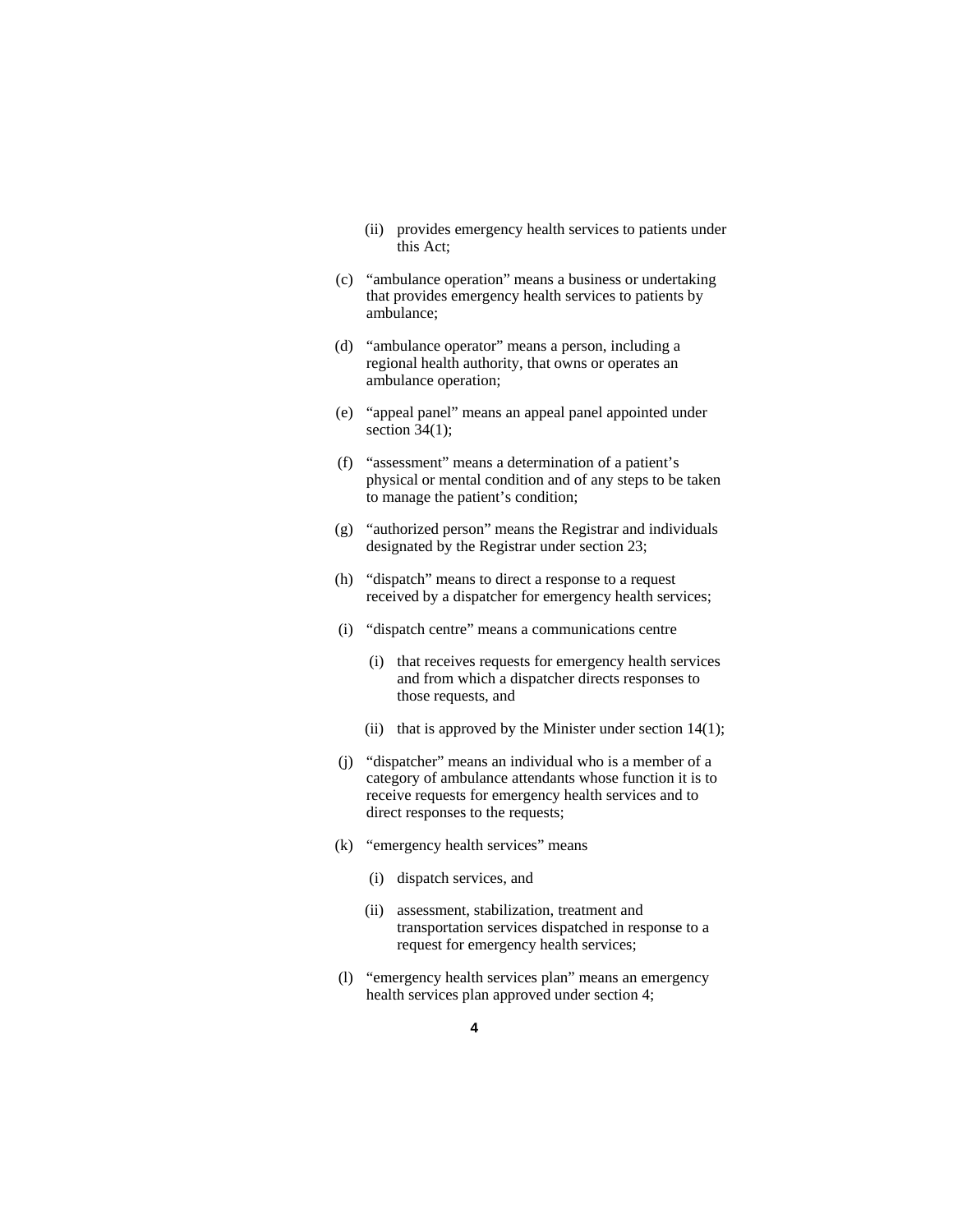- (m) "health region" means, in respect of a regional health authority, the health region that the regional health authority administers under the *Regional Health Authorities Act*;
- (n) "Minister" means the Minister determined under section 16 of the *Government Organization Act* as the Minister responsible for this Act;
- (o) "operator's licence" means an ambulance operator's licence issued or renewed under section 10(1);
- (p) "patient" means an individual who receives emergency health services under this Act or in respect of whom a request for emergency health services is made;
- (q) "regional health authority" means a regional health authority established pursuant to the *Regional Health Authorities Act*;
- (r) "Registrar" means the Registrar appointed under section 8.

# **Part 2 Governance**

#### **Duty of regional health authority**

**2** A regional health authority shall provide emergency health services in the health region in accordance with

- (a) this Act and the regulations, and
- (b) an emergency health services plan for the health region.

#### **Proposal for emergency health services plan**

**3(1)** A regional health authority shall, on or before the date specified by the Minister, prepare and submit to the Minister a proposal for an emergency health services plan for the health region.

**(2)** In the course of preparing a proposal for an emergency health services plan, the regional health authority shall consult any persons or bodies that the Minister directs to be consulted.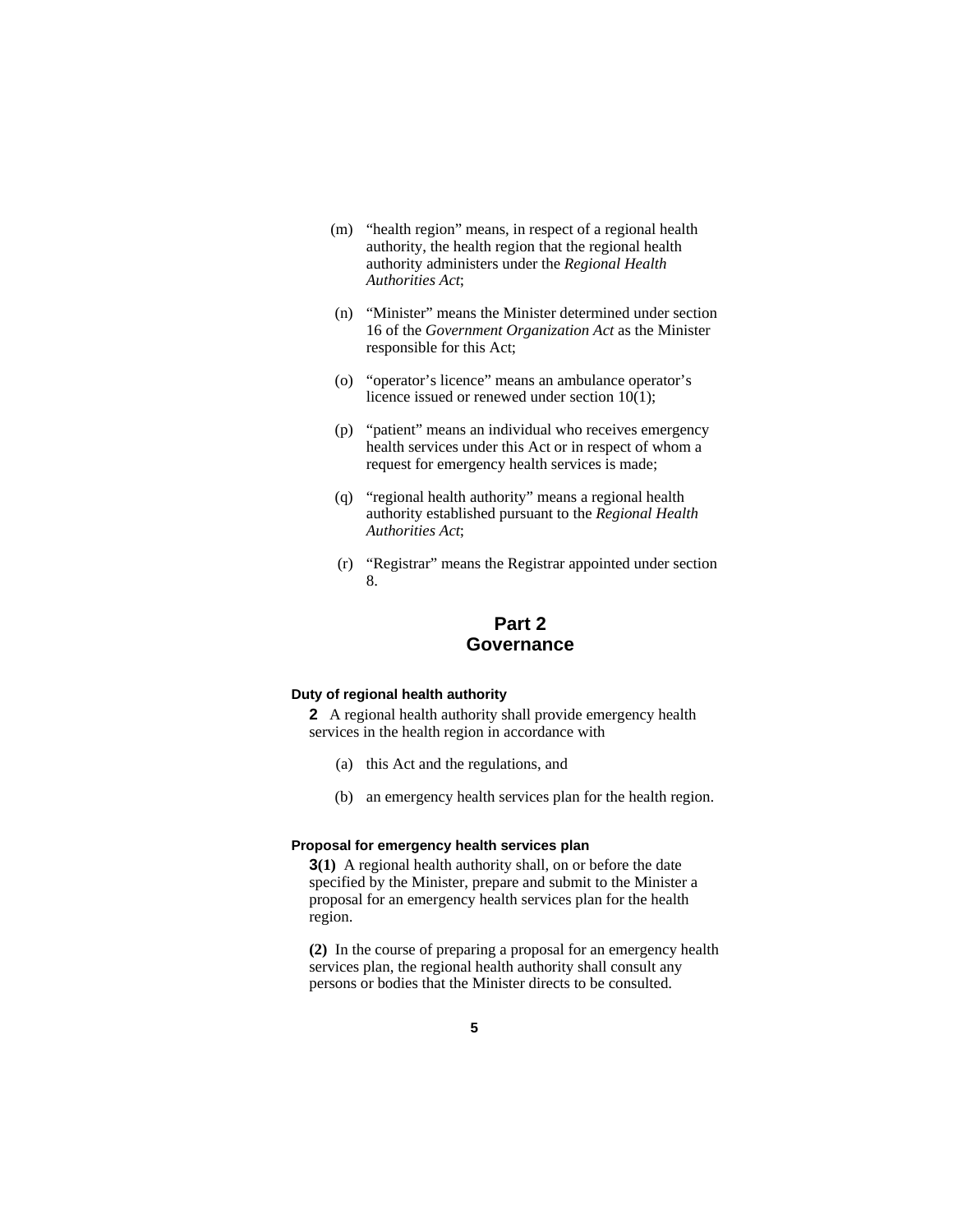**(3)** A proposal for an emergency health services plan must be submitted in the form and manner specified by the Minister and must include the information specified by the Minister.

#### **Approval or amendment of plan**

**4(1)** On considering a proposal for an emergency health services plan, the Minister may

- (a) approve the proposal in whole or in part,
- (b) amend the proposal and approve it as amended, or
- (c) refer the proposal back to the regional health authority with directions to take any further action the Minister considers appropriate.

**(2)** A proposal for an emergency health services plan that is referred back to a regional health authority under subsection (1)(c) must be resubmitted to the Minister as directed by the Minister, and when it is resubmitted subsection (1) applies.

#### **(3)** A regional health authority

- (a) may of its own motion submit to the Minister a proposal to amend an emergency health services plan, and
- (b) shall on the written request of the Minister submit to the Minister, within the time specified by the Minister, a proposal to amend an emergency health services plan in respect of matters specified by the Minister.

**(4)** Subsections (1) and (2) apply with respect to a proposal submitted under subsection (3).

#### **Commencement of responsibility**

**5** A regional health authority becomes responsible for discharging its duty under section 2 on the date specified by the Minister.

#### **Agreements to provide services**

**6** Subject to the emergency health services plan and the approval of the Minister, a regional health authority may enter into an agreement with any person respecting the provision by the regional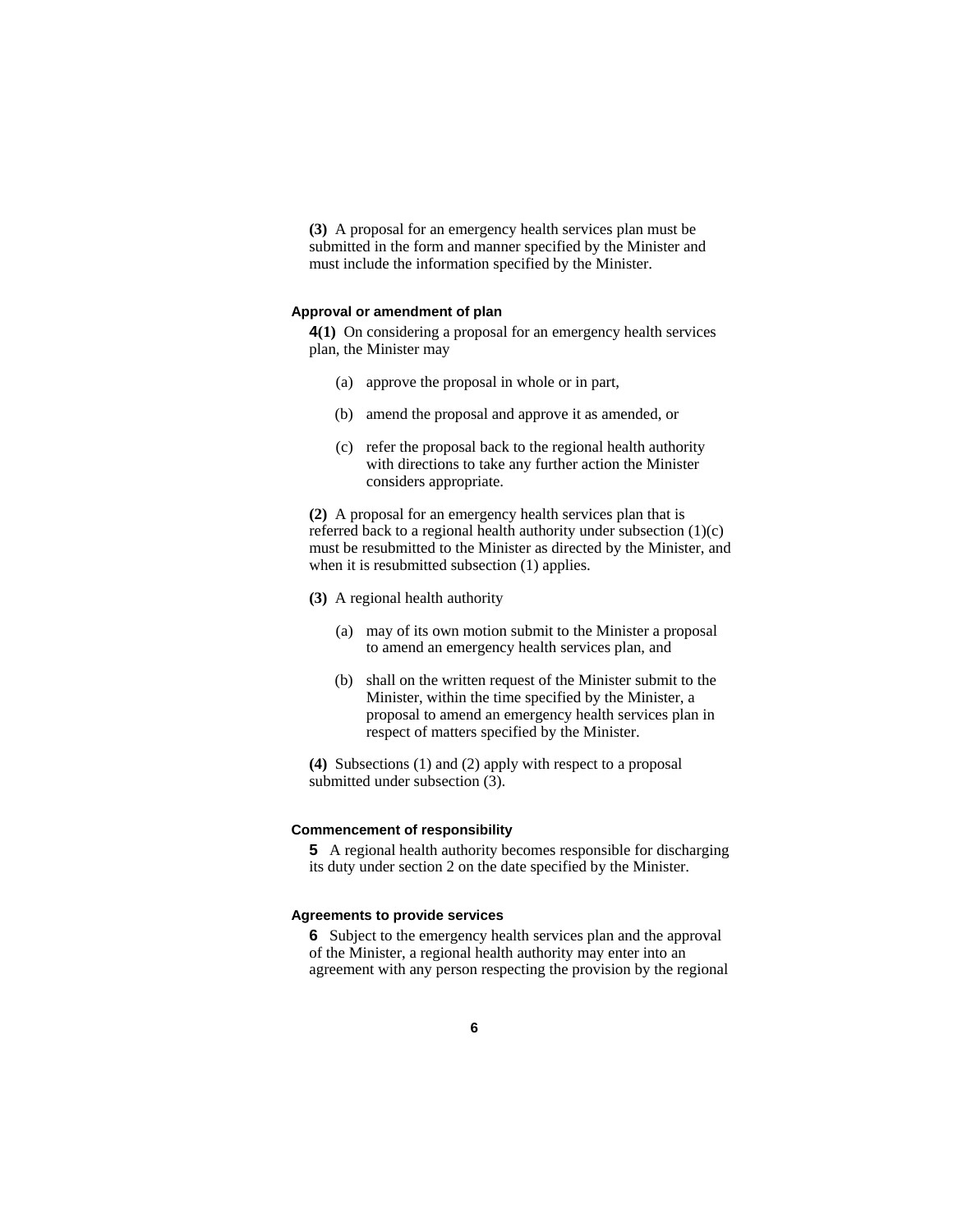health authority of emergency health services within or outside its health region.

#### **Required form or terms**

**7** An agreement referred to in section 6 must be in the form established by the Minister or, if no form is established, must contain any terms and conditions specified by the Minister.

#### **Registrar**

**8(1)** The Minister may appoint a Registrar for the purposes of this Act.

- **(2)** The Registrar shall
	- (a) issue and renew operator's licences in accordance with this Act and the regulations,
	- (b) maintain a register of all ambulance operators licensed under this Act, and
	- (c) perform any other functions and duties set out in the regulations.

# **Part 3 Licensing**

#### **Application for ambulance operator's licence**

**9** A person may, in accordance with the regulations, apply to the Registrar for an operator's licence or for the renewal of an operator's licence.

#### **Issuance, renewal or refusal**

**10(1)** The Registrar shall, within 60 days after receiving an application under section 9,

- (a) issue or renew an operator's licence, if the Registrar is satisfied that the applicant meets the requirements set out in the regulations, or
- (b) advise the applicant in writing that the application is refused and of the reasons for the refusal, if the Registrar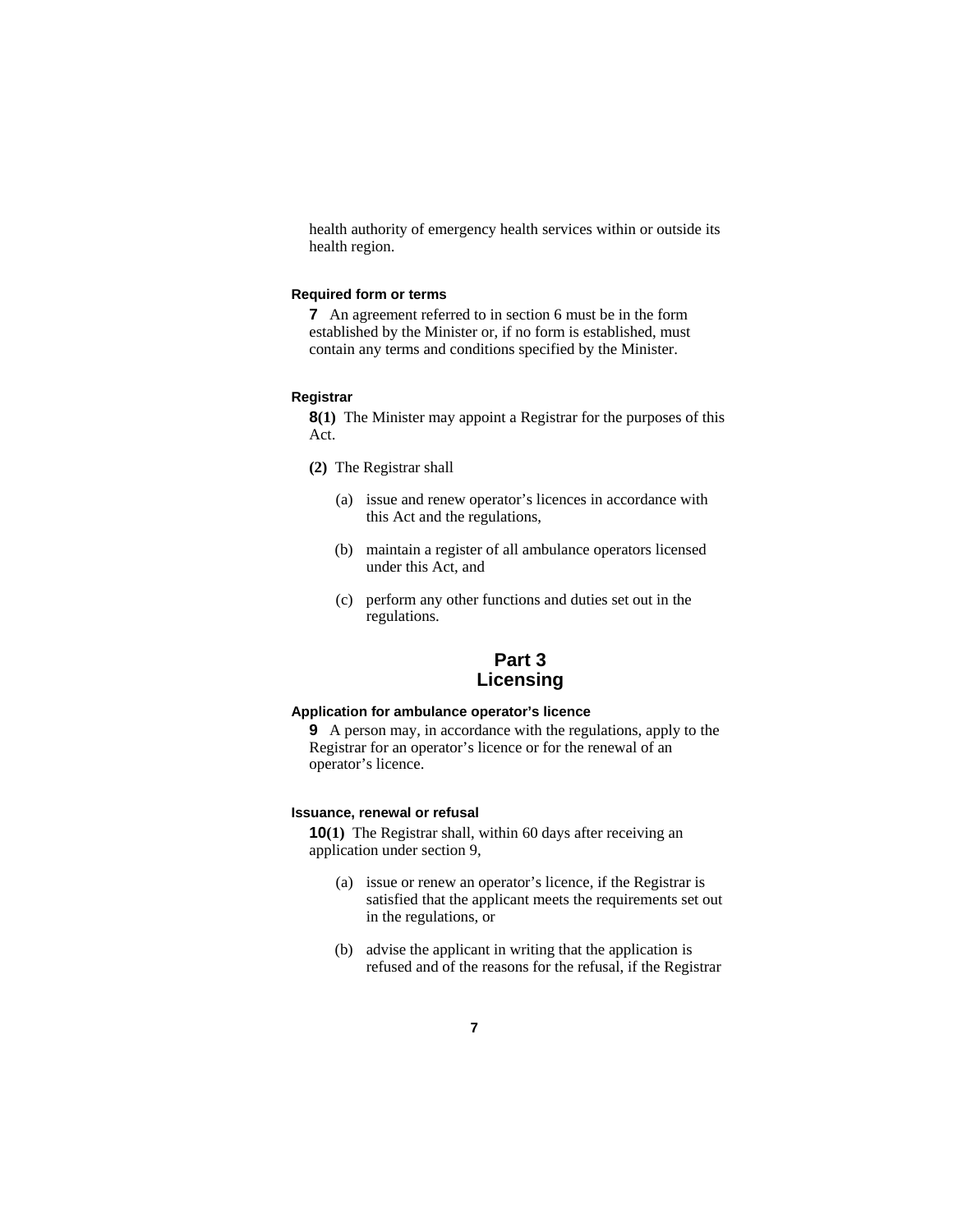is not satisfied that the applicant meets the requirements set out in the regulations.

**(2)** The Registrar may impose any terms and conditions that the Registrar considers appropriate on an operator's licence that is issued or renewed under subsection (1)(a).

**(3)** If the Registrar fails to issue or renew an operator's licence or to advise of a refusal within 60 days after receiving an application under section 9, the application is deemed to have been refused.

#### **Authority under licence**

**11(1)** An operator's licence authorizes the ambulance operator to provide emergency health services in accordance with this Act, the regulations and any terms and conditions of the licence.

**(2)** Subject to section 12, an operator's licence is valid for the period specified in the licence, which period must not exceed 5 years.

**(3)** An operator's licence is not transferable.

**(4)** A licensed ambulance operator may charge fees for services in accordance with the regulations.

#### **Revocation, suspension and conditions**

**12(1)** The Registrar may revoke, suspend or impose terms and conditions on an operator's licence issued under this Act if

- (a) the Registrar is of the opinion that it is in the public interest to do so, or
- (b) the Registrar has reasonable grounds to believe that the ambulance operator is not operating the ambulance operation in accordance with the requirements of this Act, the regulations or the terms and conditions of the licence.

**(2)** The Registrar shall give the ambulance operator 60 days' notice of any intended action under subsection (1) and the reasons for it, and shall provide a copy of the notice to any regional health authority with which the ambulance operator has an agreement.

**(3)** Notwithstanding subsection (2), if the Registrar is of the opinion that action must be taken more quickly to protect the safety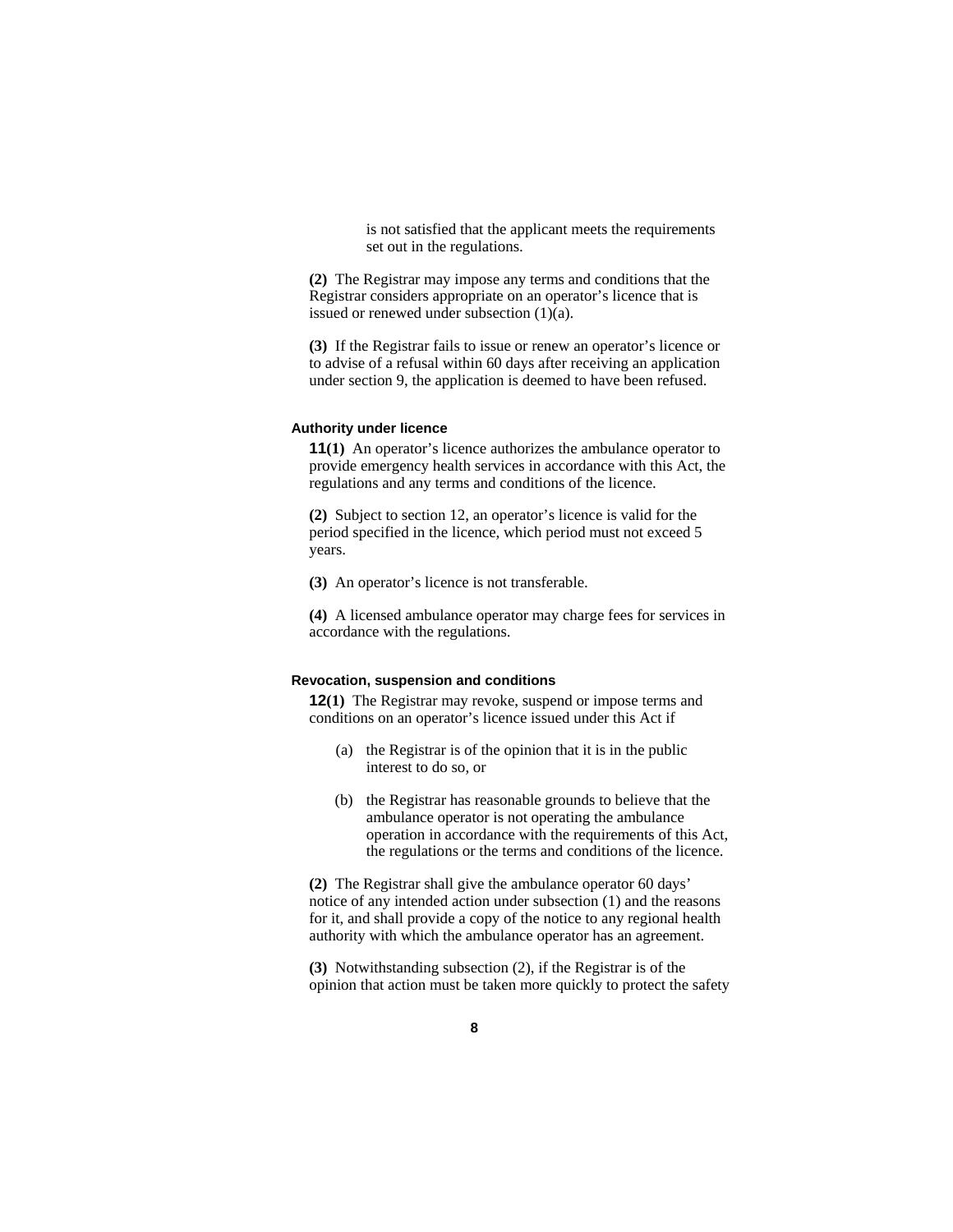of the public, the Registrar may give the ambulance operator less than 60 days' notice of an intention to revoke, suspend or impose terms and conditions on the operator's licence.

**(4)** A revocation, suspension or term or condition imposed under subsection (1) takes effect on the date specified by the Registrar.

**(5)** Where the Registrar has given notice of an intended action under subsection (2), the Registrar may, at any time during the notice period, rescind the notice or amend it to state a different intention and a different effective date.

**(6)** Where the Registrar takes an action under subsection (1), the Registrar shall notify the ambulance operator and any regional health authority with which the ambulance operator has an agreement of the action taken.

**(7)** The power to impose terms and conditions under subsection (1) includes the power to vary or rescind existing terms and conditions of the licence.

#### **Stay of Registrar's action**

**13** An ambulance operator whose operator's licence is the subject of an action taken by the Registrar under section 12 may, on 2 days' notice to the Registrar, make an application to the Court of Queen's Bench for an order staying the Registrar's action for a period set by the Court.

# **Part 4 Provision of Emergency Health Services**

#### **Dispatch centres**

**14(1)** The Minister may approve dispatch centres for the purposes of this Act.

**(2)** A regional health authority shall utilize one or more dispatch centres in accordance with the regulations and the emergency health services plan for the health region.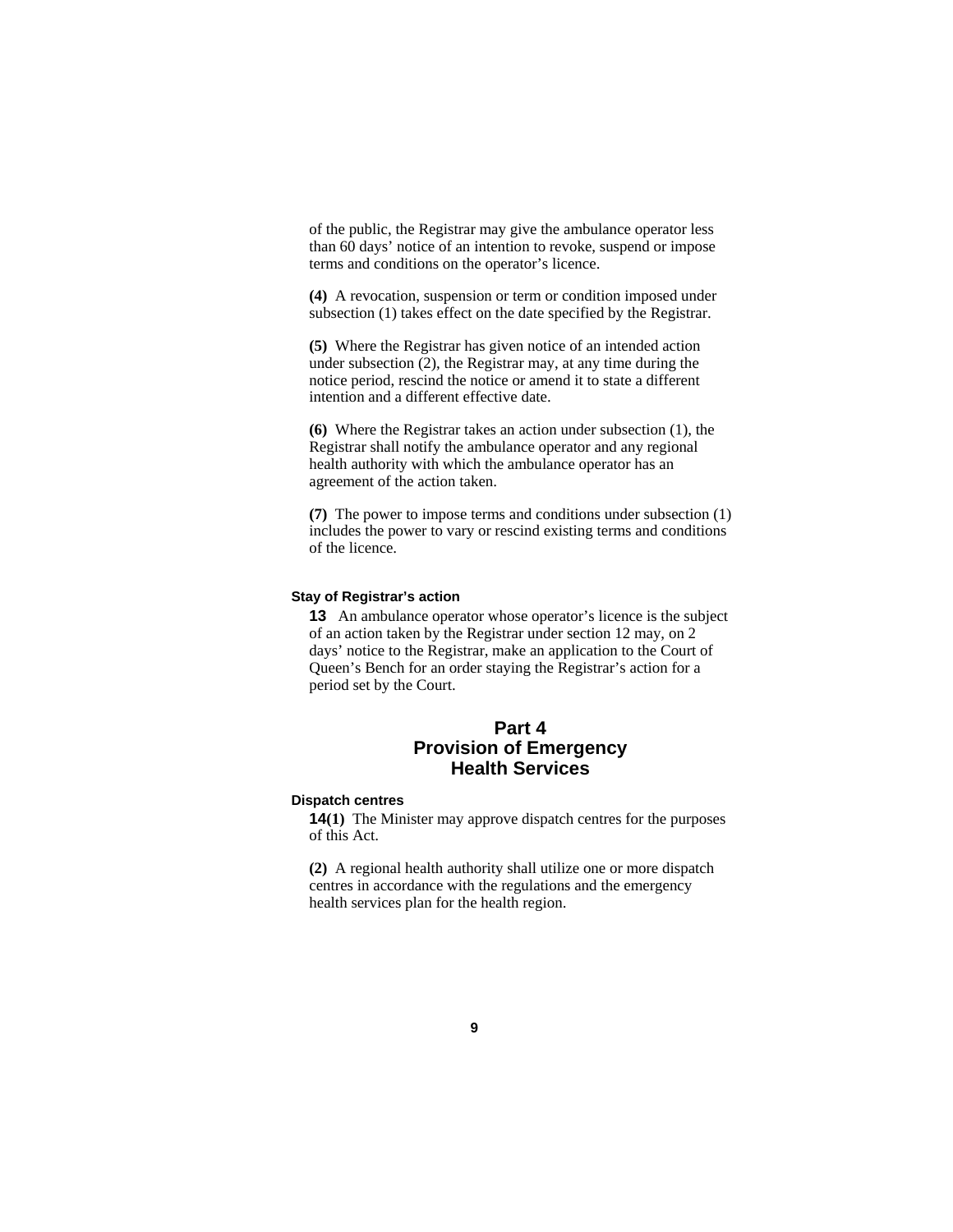#### **Duty of ambulance attendant**

**15(1)** When dispatched, an ambulance attendant shall provide emergency health services unless the ambulance attendant reasonably believes

- (a) that providing the emergency health services would result in imminent danger to the ambulance attendant, or
- (b) that the ambulance attendant is not qualified to provide the emergency health services.

**(2)** If an ambulance attendant refuses to provide emergency health services under subsection (1), the ambulance attendant shall advise the dispatcher immediately.

#### **Entry of premises**

**16**(1) For the purposes of this section, "premises" includes a dwelling place.

**(2)** An ambulance attendant who is dispatched to premises in response to a request for emergency health services may enter the premises without a warrant if the ambulance attendant reasonably believes that a patient who is located in the premises requires emergency health services immediately.

**(3)** An ambulance attendant may use reasonable force to enter premises under subsection (2).

#### **Prohibition — licence**

**17(1)** No person shall operate an ambulance operation unless the person

- (a) holds a valid operator's licence, or
- (b) is exempt under subsection (2).

**(2)** The Minister may by order exempt any person from the requirement to hold an operator's licence.

#### **Prohibition — agreement**

**18(1)** Subject to subsection (2), and notwithstanding any licence, no person shall operate an ambulance operation in a health region except under an agreement with a regional health authority.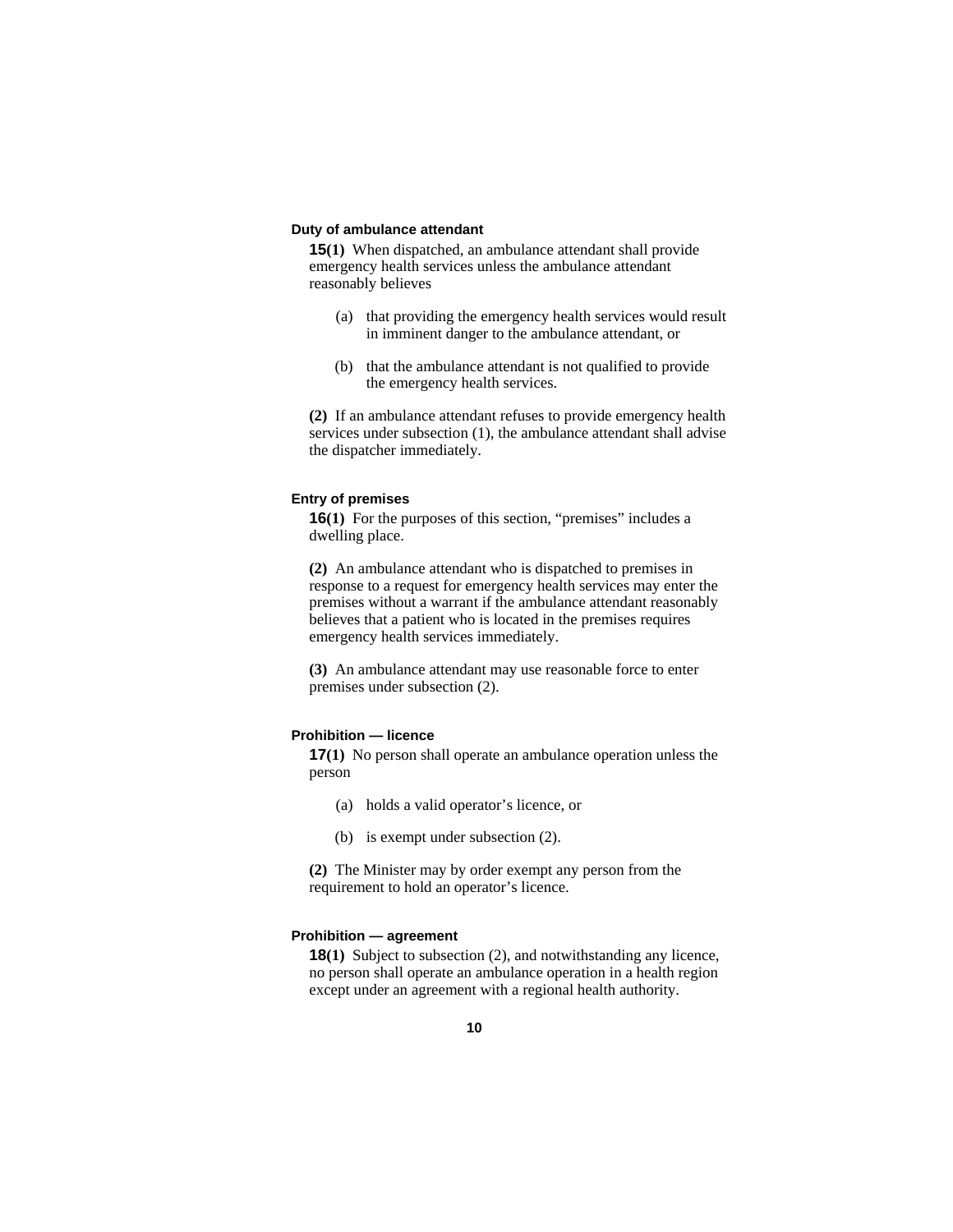**(2)** The Minister may by order exempt any person or class of persons from the application of subsection (1).

#### **Injunction**

**19** The Court of Queen's Bench, on application by the Minister by way of originating notice, may grant an injunction enjoining any person from contravening section 17 or 18 notwithstanding any penalty that may be provided by this Act.

#### **Prohibitions — ambulance attendants**

**20(1)** No person shall employ or engage an individual to act as an ambulance attendant unless the individual meets the requirements for a category of ambulance attendants as set out in the regulations or is a member of a class of individuals prescribed as ambulance attendants.

**(2)** No person shall act as an ambulance attendant unless the person meets the requirements for ambulance attendants that are set out in the regulations.

#### **Prohibition — emergency health services**

**21** Notwithstanding any other enactment, no ambulance attendant shall provide emergency health services except in accordance with this Act and the regulations.

# **Part 5 Inspections, Investigations and Enforcement**

#### **Definitions**

**22** In this Part,

- (a) "place" includes a vehicle;
- (b) "record" means a document associated with an ambulance operation, whether kept by or in the possession of the ambulance operator, an ambulance attendant or any other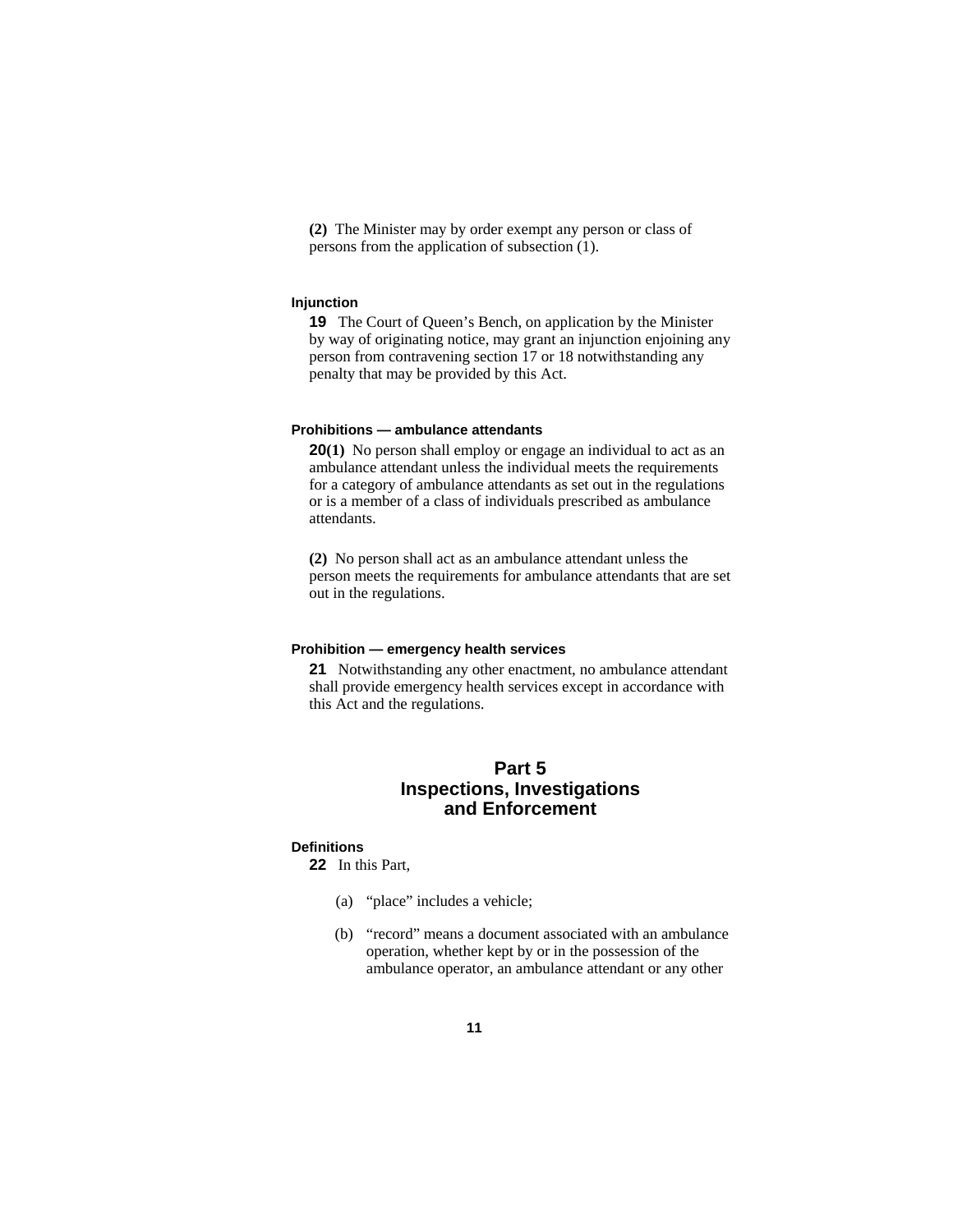person, and whether in written, photographic, magnetic, electronic or other form.

#### **Authorized persons**

**23** The Registrar may, in writing, designate individuals as authorized persons for the purposes of this Act and the regulations.

#### **Inspection**

**24** Subject to section 26, an authorized person may enter and inspect any place for the purpose of determining whether this Act and the regulations are being complied with, including, without limitation, a dispatch centre and any place that

- (a) is used or intended to be used to carry on the business of an ambulance operation,
- (b) is used or intended to be used for the purposes of, or in connection with, any aspect of an ambulance operation, including the provision of emergency health services or the storage of ambulances, equipment, records or other things, or
- (c) is used or intended to be used by ambulance attendants in the course of their duties.

#### **Investigation**

**25(1)** An authorized person may conduct an investigation

- (a) at the direction of the Registrar, or
- (b) if an authorized person has reasonable grounds to believe that a person has contravened this Act or the regulations.

**(2)** Subject to section 26, an authorized person may enter any place for the purposes of an investigation.

#### **Dwelling place**

**26** An authorized person shall not enter a dwelling place without the consent of the owner or occupant except under the authority of an order made under section 32.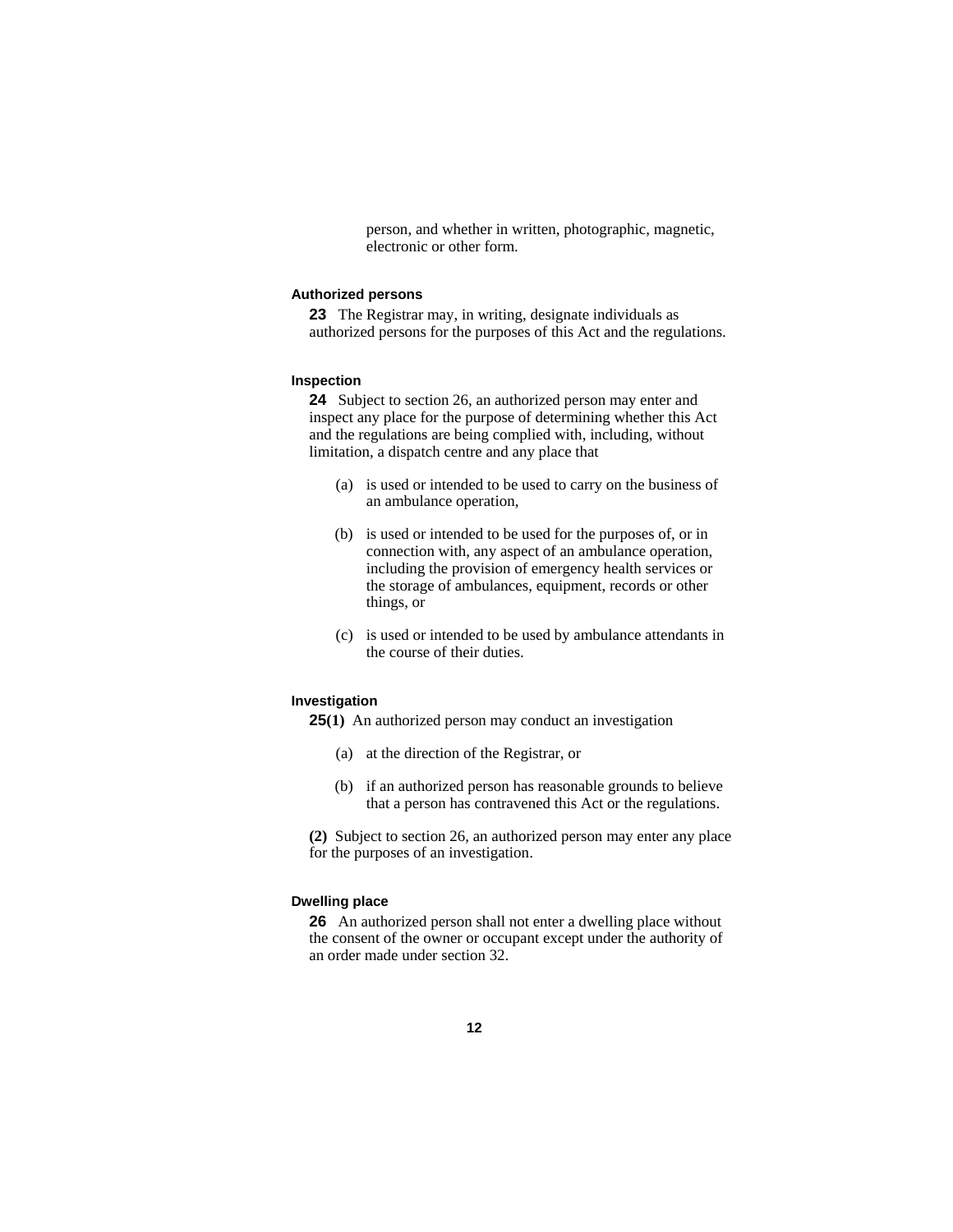#### **Powers of authorized person**

**27** In carrying out an inspection or an investigation, an authorized person may

- (a) at any reasonable hour, enter in or on the place that is the subject of the inspection or investigation;
- (b) demand the production for examination of any records and make copies of them or remove them temporarily for the purpose of making copies;
- (c) inspect any vehicle, equipment or other thing that is found at the place and remove it temporarily for the purpose of examining or testing it;
- (d) take samples of any substance or other thing found at the place;
- (e) perform tests, take photographs or make recordings in respect of the place or any thing found at the place;
- (f) require any person to answer any relevant question and direct the person to answer the question under oath.

#### **Identification**

**28** When acting under the authority of this Part, an authorized person shall carry identification in a form approved by the Minister and shall present it on request to the occupant of the place being inspected.

#### **Removal of items**

**29(1)** If an authorized person removes any thing during an inspection or an investigation, the authorized person

- (a) shall give a receipt for the thing to the person from whom it was taken, and
- (b) shall, subject to subsections (3) and (4), return the thing within a reasonable time after it has served the purposes for which it was taken.

**(2)** On request, an authorized person shall provide a copy of any records removed during an inspection or an investigation to the person from whom they were taken.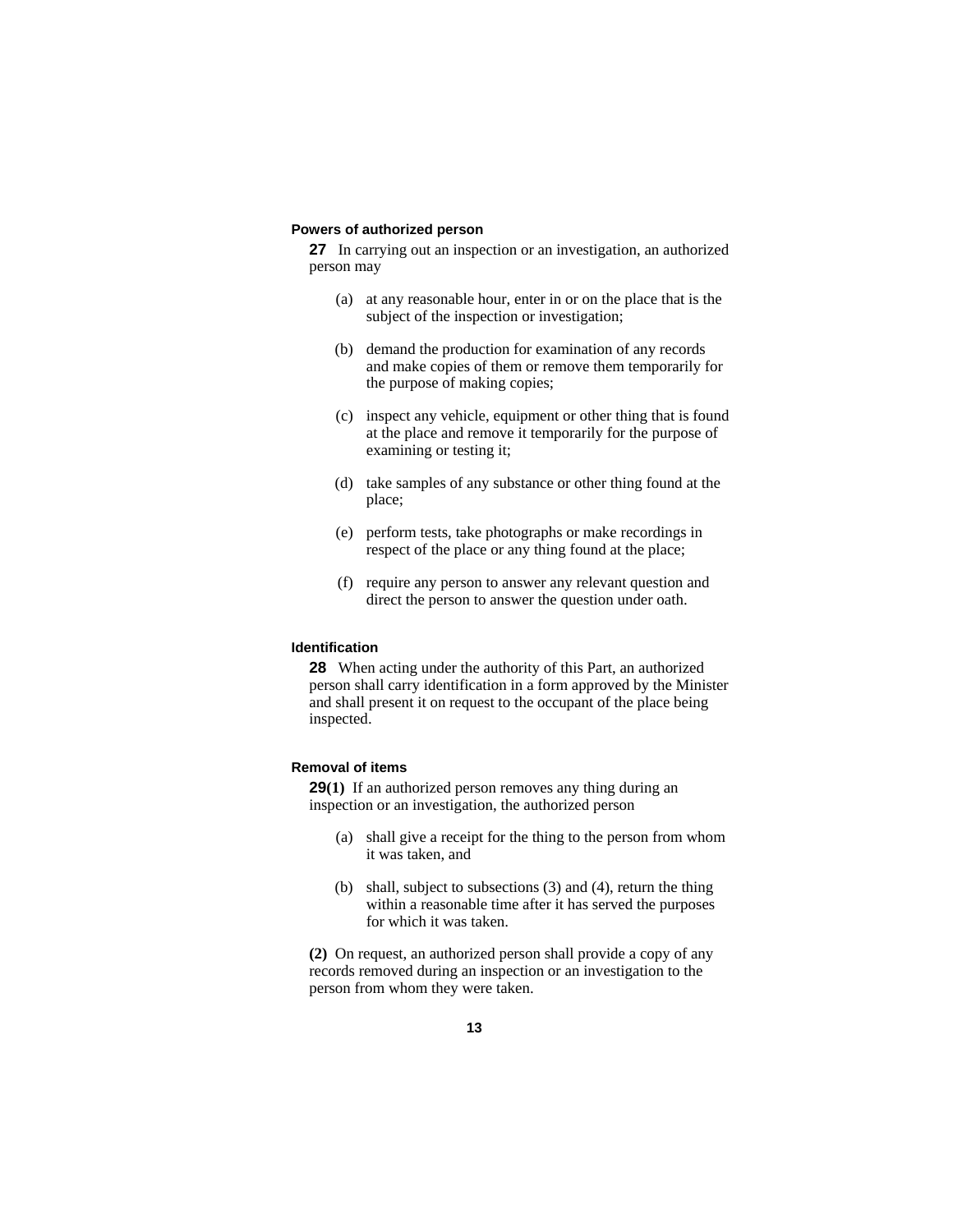**(3)** If in the course of an inspection or an investigation an authorized person finds any thing that the authorized person reasonably believes may present a danger to the public or to an ambulance attendant, the authorized person may seize the thing.

**(4)** A thing seized under subsection (3) is forfeited to the Crown.

#### **Report to Registrar**

**30(1)** On completing an inspection or an investigation an authorized person shall give a report to the Registrar and to the ambulance operator or the owner or occupant of the place that is the subject of the inspection or investigation, setting out the findings of the inspection or investigation.

**(2)** On receipt of a report referred to in subsection (1), the Registrar

- (a) may direct the authorized person to investigate the matter further and provide a further report, and
- (b) may revoke, suspend or impose terms and conditions on an operator's licence in accordance with section 12.

#### **Duty to co-operate**

**31** An ambulance operator, an ambulance attendant employed or engaged by the ambulance operator and the owner or occupant of a place that is the subject of an inspection or investigation shall co-operate with the inspection or investigation.

#### **Application to Court**

**32(1)** If a person

- (a) refuses to allow an authorized person to conduct an inspection or an investigation, or
- (b) hinders or interferes with an authorized person who is conducting an inspection or an investigation,

the Registrar may apply to the Court of Queen's Bench for an order directing the person to do or refrain from doing anything as the Court considers necessary in order to enable an authorized person to conduct the inspection or investigation.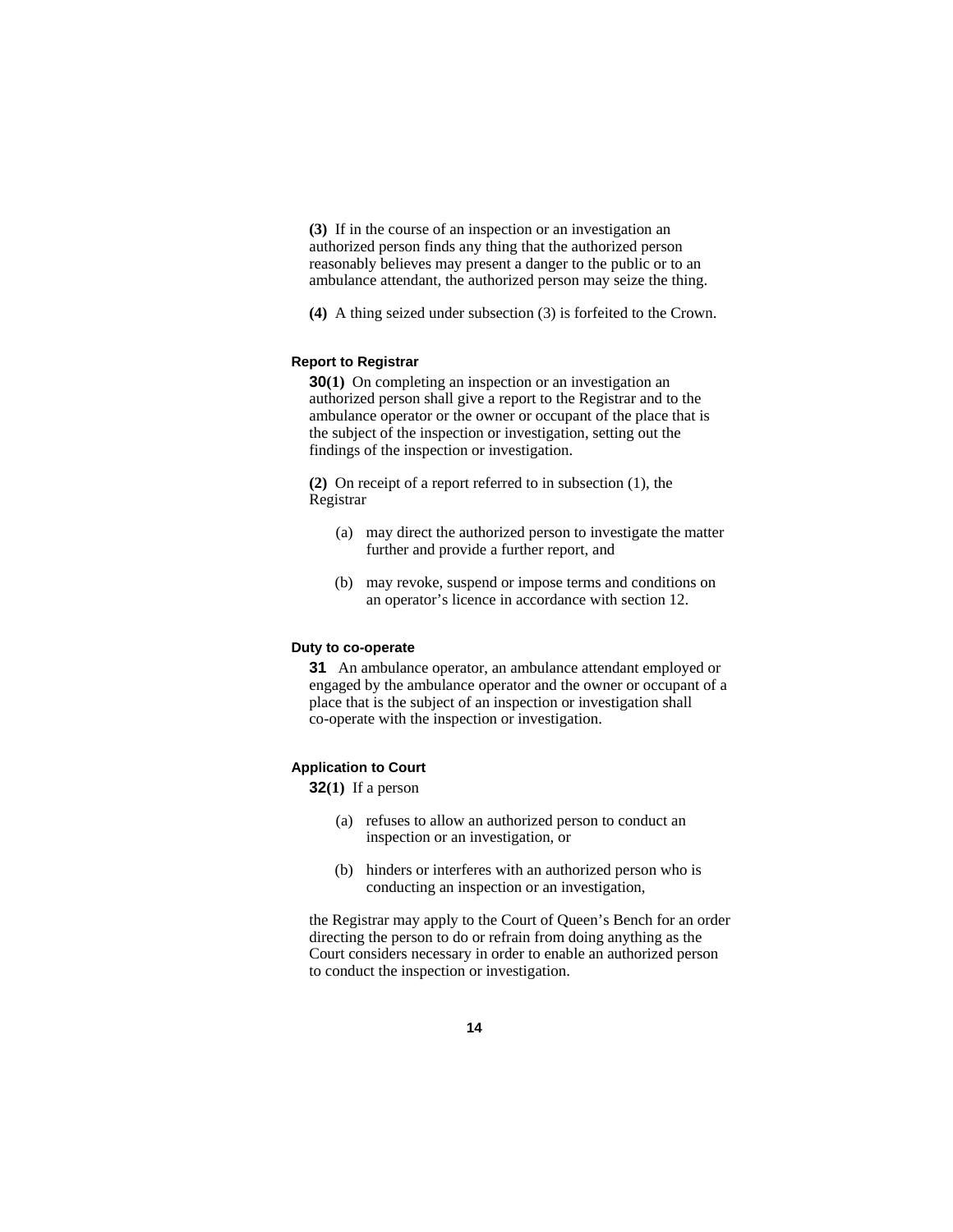**(2)** An application under subsection (1) may be made ex parte if the Court considers it proper in the circumstances.

## **Part 6 Appeals**

#### **Right of appeal**

**33(1)** An applicant or an ambulance operator, as the case may be, may appeal from a refusal or a deemed refusal to issue or renew an operator's licence or from the imposition of terms or conditions on an operator's licence by serving a notice of appeal on the Registrar

- (a) within 20 days after the day the Registrar advises the applicant of the refusal, if the appeal is from a refusal to issue an operator's licence to the applicant under section  $10(1)(b)$ ,
- (b) within 20 days after the day the Registrar issues or renews the operator's licence, if the appeal is from the imposition of terms or conditions referred to in section 10(2),
- (c) within 20 days after the day that notice is served on the ambulance operator of an intended action under section 12, and
- (d) 60 days or more after the day the application for an operator's licence was made, if by that time the Registrar has neither issued nor advised the applicant of a refusal to issue an operator's licence to the applicant.

**(2)** A notice of appeal referred to in subsection (1) must set out the grounds for the appeal.

#### **Appeal panel**

**34(1)** On being served with a notice of appeal under section 33(1), the Registrar shall forward the notice to the Minister and the Minister shall appoint an appeal panel composed of one to 3 individuals to hear the appeal.

**(2)** The *Administrative Procedures Act* applies to proceedings of an appeal panel.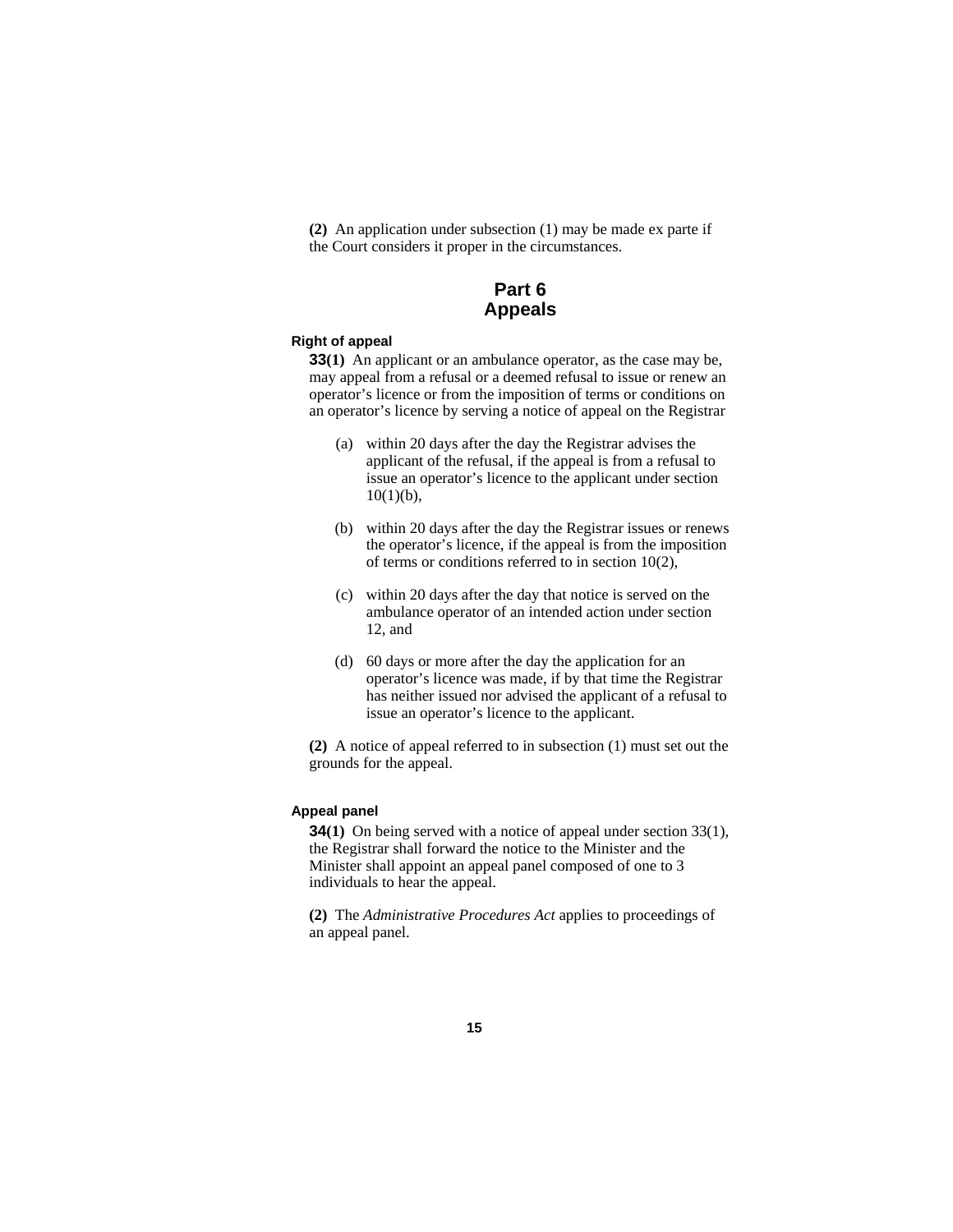#### **Hearing of appeal**

**35(1)** An appeal panel shall fix a date, time and place providing for the appeal to be heard as soon as possible.

**(2)** An appeal panel shall, at least 10 days before the date set for a hearing, notify the Registrar and the appellant of the date, time and place at which the appeal panel will hold the hearing.

**(3)** The Registrar and the appellant may appear and be represented by counsel at a hearing before an appeal panel.

**(4)** Notwithstanding subsection (1), an appeal panel may, on application or on its own motion, adjourn a hearing from time to time.

**(5)** An appeal panel may order that the proceedings be held in private if it is of the opinion that it is necessary to do so to protect a person who is not a party to the proceedings.

**(6)** An appeal panel may substitute a different date for a date referred to in section 12(4), whether the application for the substituted date is made before, on or after the original date.

**(7)** An appeal panel may extend a period provided for in subsection  $(2)$  or section  $33(1)(a)$ ,  $(b)$ ,  $(c)$  or  $(d)$ , whether the application for the extension is made within or after that period.

#### **Decision on appeal**

**36(1)** On hearing an appeal, the appeal panel may make an order

- (a) confirming, quashing or varying the decision of the Registrar, or
- (b) referring the matter back to the Registrar for further consideration in accordance with any direction of the appeal panel.
- **(2)** The decision of the appeal panel is final.

**(3)** On receiving a copy of the order of the appeal panel, the Registrar shall give written notice of the order to the appellant and to every regional health authority with which the appellant has an agreement.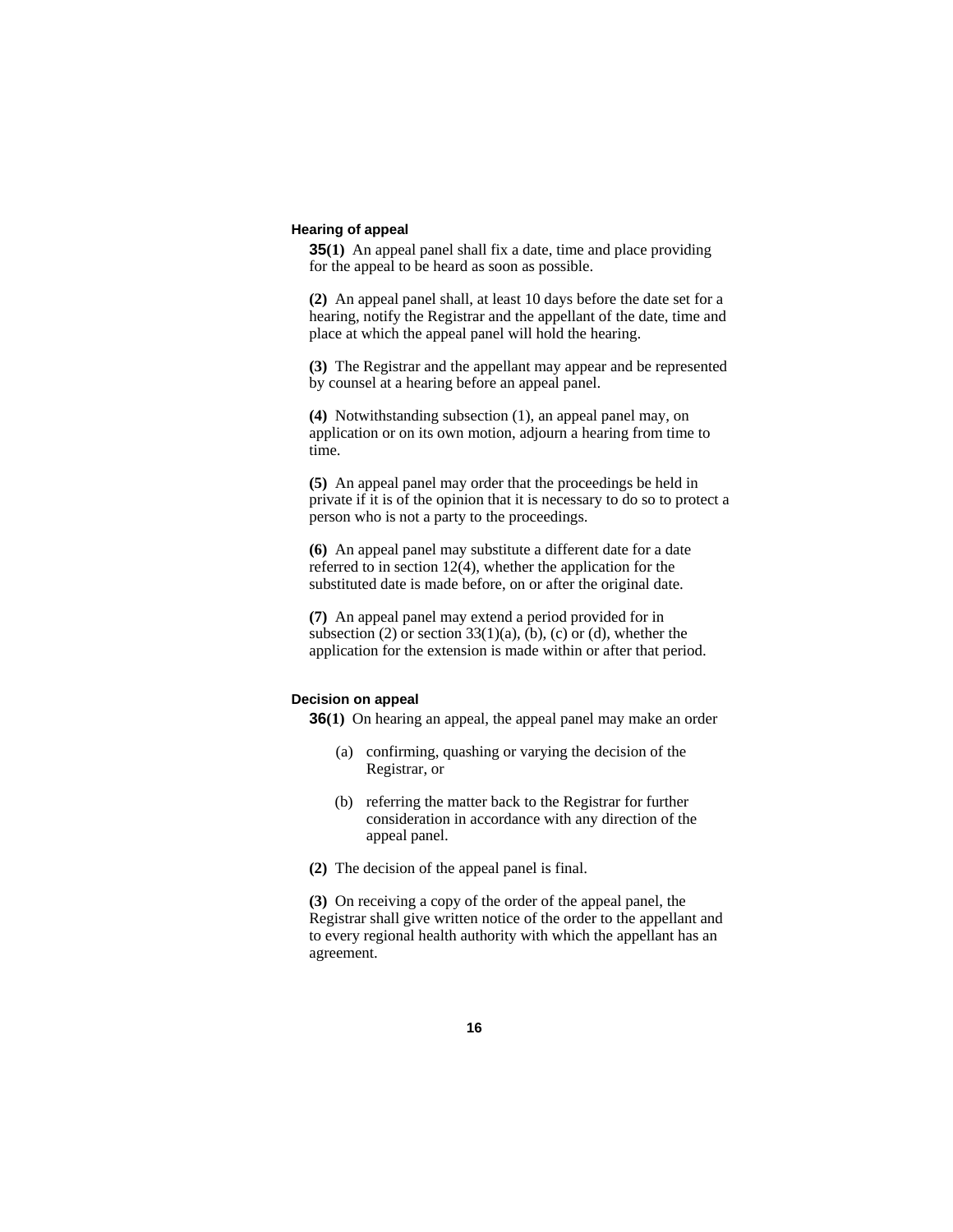#### **Witnesses**

**37(1)** Any person who may reasonably be expected to have information relevant to the matter being heard is a compellable witness in any proceedings before the appeal panel.

**(2)** A witness may be examined under oath on anything relevant to the proceedings and shall not be excused from answering any question on the ground that the answer might tend

- (a) to incriminate the witness, or
- (b) to establish the witness's liability
	- (i) to a civil proceeding at the instance of the Crown or of any other person, or
	- (ii) to prosecution under any Act,

but if the answer so given tends to incriminate the witness or establish the witness's liability, it shall not be used or received against the witness in any other proceedings except a prosecution for perjury or the giving of contradictory evidence.

**(3)** For the purpose of obtaining the testimony of a witness who is outside Alberta, a judge of the Court of Queen's Bench, on an ex parte application, may direct that a commission be issued for obtaining the evidence of the witness, and the commission shall be issued and the evidence taken pursuant to the *Alberta Rules of Court*.

**(4)** The attendance of witnesses before an appeal panel and the production of records may be enforced by a notice issued by the appeal panel requiring the witness to attend and stating the date, time and place at which the witness is to attend and the records, if any, that the witness is required to produce.

**(5)** On the written request of the appellant or of the appellant's counsel or agent, an appeal panel shall, without charge, issue and deliver to the appellant or the appellant's counsel or agent any notices that the appellant requires for the attendance of witnesses or the production of any record.

#### **Civil contempt proceedings**

**38** Proceedings for civil contempt of court may be brought against a witness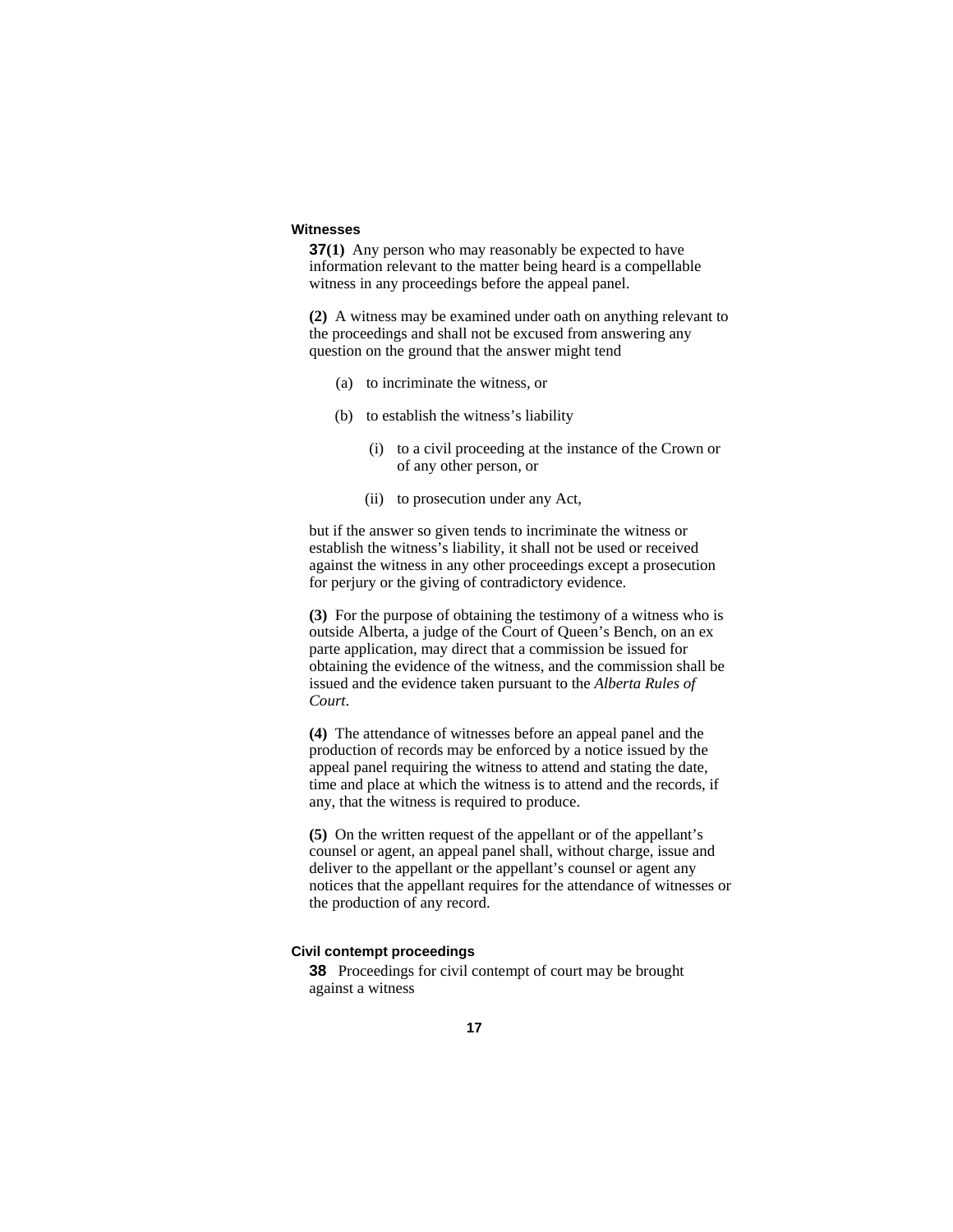- (a) who fails
	- (i) to attend before an appeal panel in compliance with a notice to attend, or
	- (ii) to produce records in compliance with a notice to produce them,
- or
	- (b) who refuses to be sworn or to answer any question that the appeal panel directs the witness to answer.

# **Part 7 Offences**

#### **Offences**

**39(1)** A person who contravenes a provision of this Act or the regulations is guilty of an offence and liable,

- (a) in the case of an individual, to a fine of not more than \$10 000, and
- (b) in the case of a corporation, to a fine of not more than \$100 000.

**(2)** A prosecution of an offence under this Act shall not be commenced more than 2 years after the date on which the alleged offence occurred.

## **Part 8 General**

#### **Information**

**40(1)** On the written request of the Minister, an ambulance operator or a regional health authority shall provide the Minister with any information requested by the Minister.

**(2)** Information provided under subsection (1) must be provided in the form and manner and within the time specified by the Minister.

#### **Report to regulatory body or peace officer**

**41** The Minister or an authorized person may report to any body that regulates a health profession or health discipline under an Act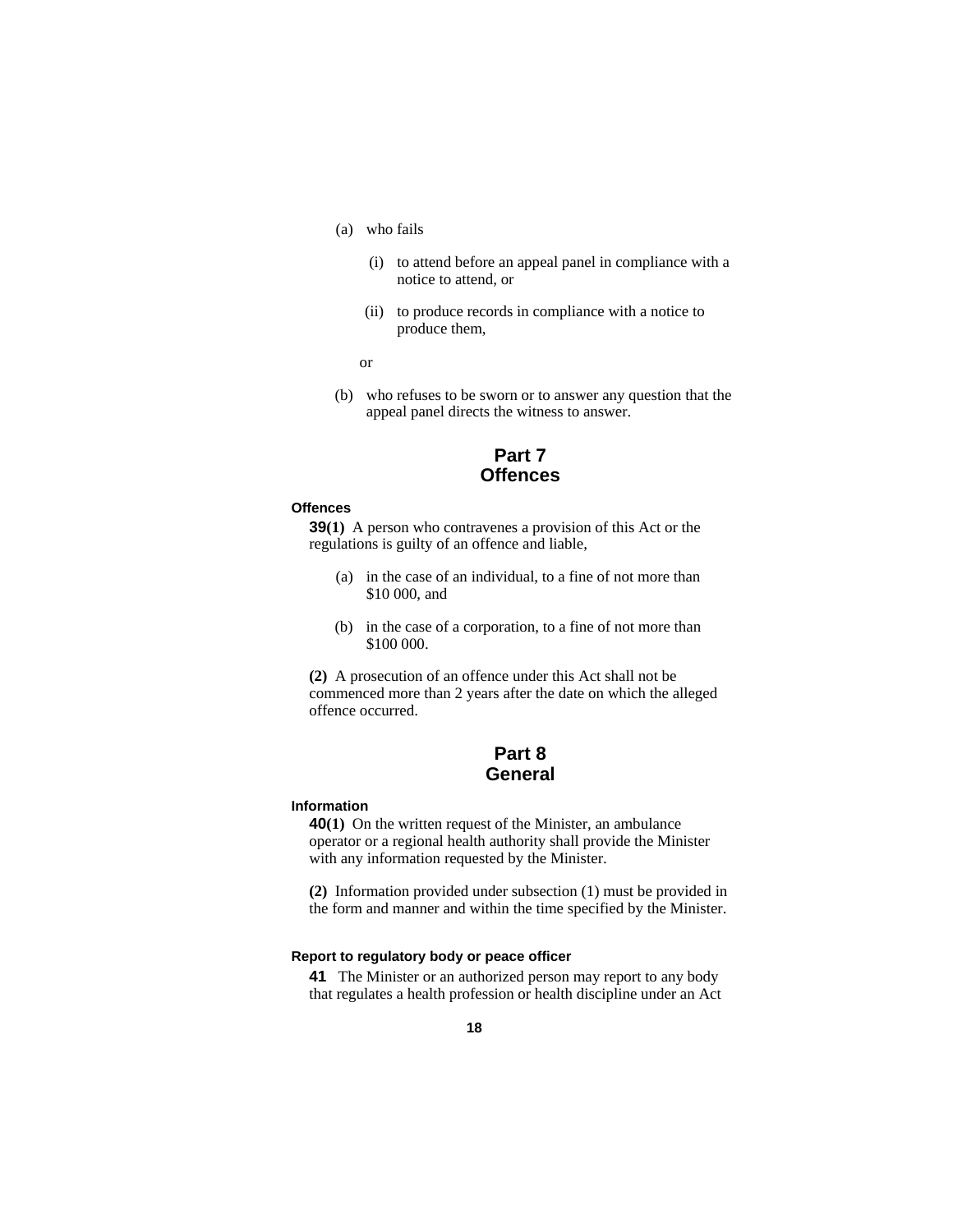or to a peace officer any concern that arises or any information that is received while carrying out a duty or function or exercising an authority under this Act.

#### **Crown, regional health authority not liable**

**42(1)** In this section, "first response operation" has the meaning provided in the regulations.

**(2)** The Crown in right of Alberta, the Crown's agents and employees, a regional health authority, the members, agents and employees of a regional health authority and persons contracted by the Crown or a regional health authority are not liable for the acts or omissions of an ambulance operator, the operator of a first response operation or the agents or employees of an ambulance operator or the operator of a first response operation.

#### **Protection from liability**

**43** No action for damages shall be commenced against the Minister, an employee under the administration of the Minister, an agent of the Minister, a regional health authority, a member, agent or employee of a regional health authority or a person contracted by the Minister or a regional health authority for anything done or omitted to be done by that person in good faith in the performance of the person's duties or functions or the exercise of the person's powers under this Act or the regulations.

#### **Ministerial powers**

**44(1)** Notwithstanding this Act, the Minister

- (a) may provide for or arrange for the provision of emergency health services in any area of Alberta, whether or not emergency health services are also being provided in that area by any other government, person or authority,
- (b) may impose service requirements, standards, protocols and guidelines for a regional health authority or an ambulance operator to follow in the provision of emergency health services,
- (c) may enter into agreements with any person for the purposes of this Act, and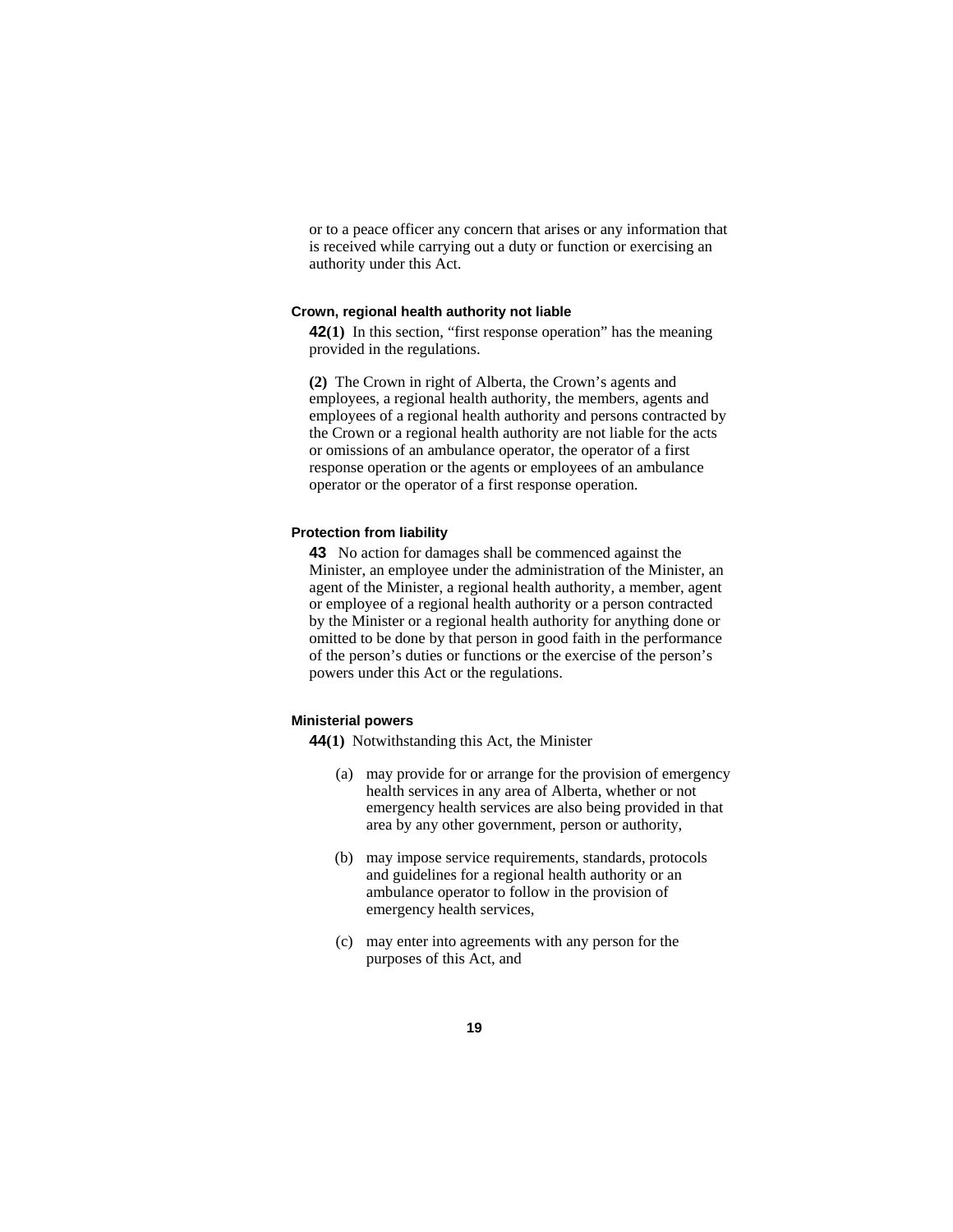(d) may do any other thing that the Minister considers necessary to promote, facilitate and ensure the provision of emergency health services in Alberta.

**(2)** An agreement referred to in subsection (1)(c) may provide that this Act or the regulations or any provision of this Act or the regulations does not apply to the extent that the agreement applies.

#### **Exemptions**

**45(1)** If the Minister considers it to be in the public interest to do so, the Minister may, by order, exempt any person from the operation of this Act, the regulations or any provision of this Act or the regulations.

**(2)** An order referred to in subsection (1) may contain any terms and conditions that the Minister considers appropriate.

#### **Crown's right of recovery**

**46** The Crown in right of Alberta is entitled to recover the Crown's cost of emergency health services under Part 5 of the *Hospitals Act*.

#### **Lieutenant Governor in Council regulations**

**47(1)** The Lieutenant Governor in Council may make regulations

- (a) defining "first response operation" for the purposes of this Act and the regulations;
- (b) respecting the use of first response operations to respond to requests for emergency health services, including regulations requiring operators of first response operations
	- (i) to register with the Registrar, and
	- (ii) to comply with directions given by a dispatcher under this Act;
- (c) respecting the application of this Act to first response operations.

**(2)** The Lieutenant Governor in Council may, by regulation, declare to be in force a code, standard, guideline or body of rules that concerns a matter in respect of which a regulation may be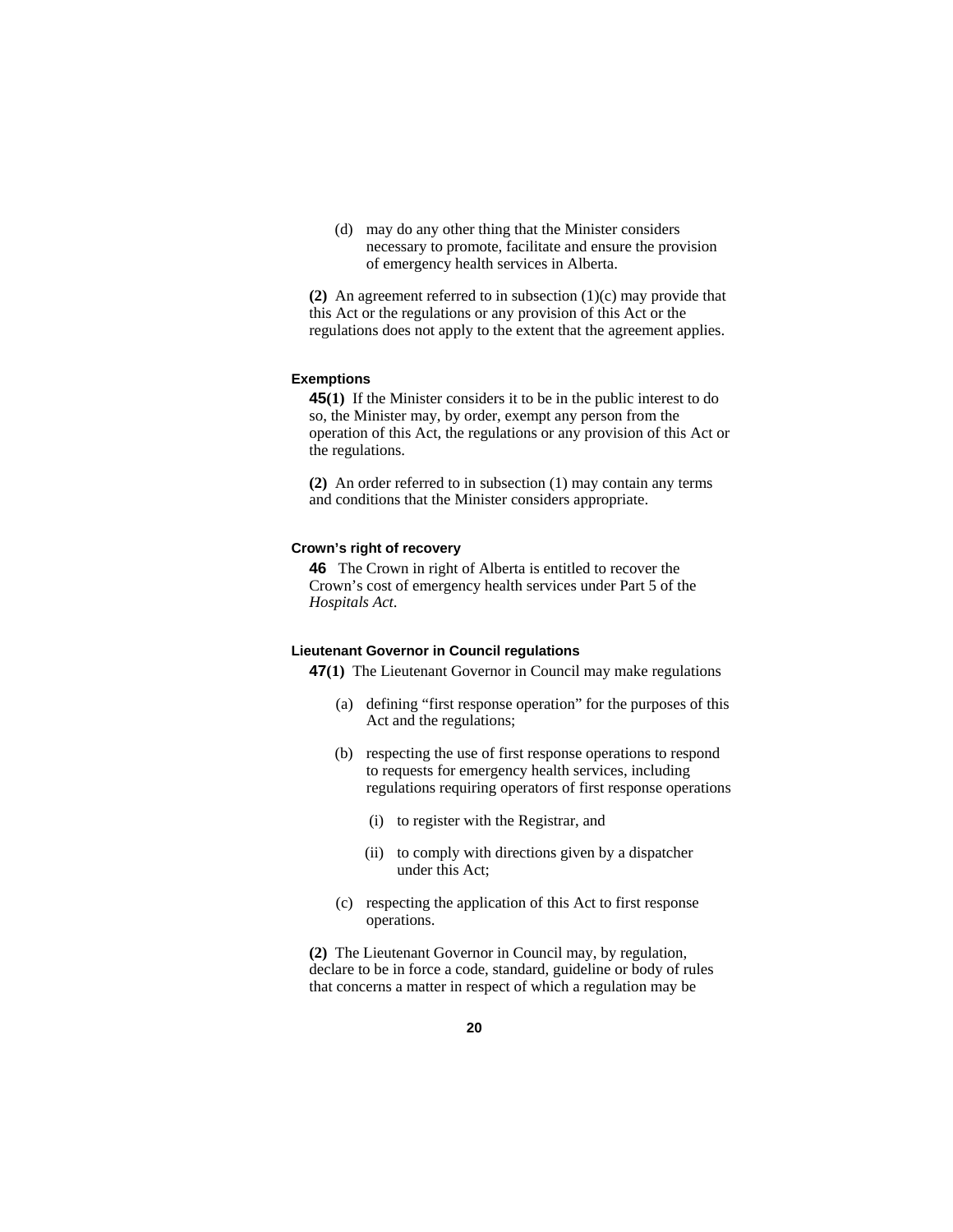made under subsection (1) and that is established by the government of Alberta or another jurisdiction, a board or agency of such a government or any association, person or body of persons.

#### **Ministerial regulations**

**48(1)** The Minister may make regulations

- (a) respecting the remuneration and travelling, living and other expenses of members of an appeal panel;
- (b) respecting staffing, equipment, supplies, vehicles and other matters related to the provision of emergency health services;
- (c) respecting requirements for ambulance operators to carry liability insurance;
- (d) respecting records to be kept by regional health authorities for the purposes of this Act and respecting reports and returns to be submitted to the Minister by a regional health authority;
- (e) respecting records to be kept by ambulance operators and the manner in which they are to be kept;
- (f) respecting reports, returns and information required to be submitted to a regional health authority or the Minister by ambulance operators;
- (g) respecting the licensing of ambulance operators, including fees for licences and the renewal of licences;
- (h) establishing categories of ambulance attendants;
- (i) prescribing classes of individuals as ambulance attendants for the purposes of this Act and the regulations;
- (j) respecting requirements, qualifications and duties of ambulance attendants and categories and classes of ambulance attendants;
- (k) excluding a vehicle or a class of vehicles from the definition of ambulance for the purposes of this Act and the regulations;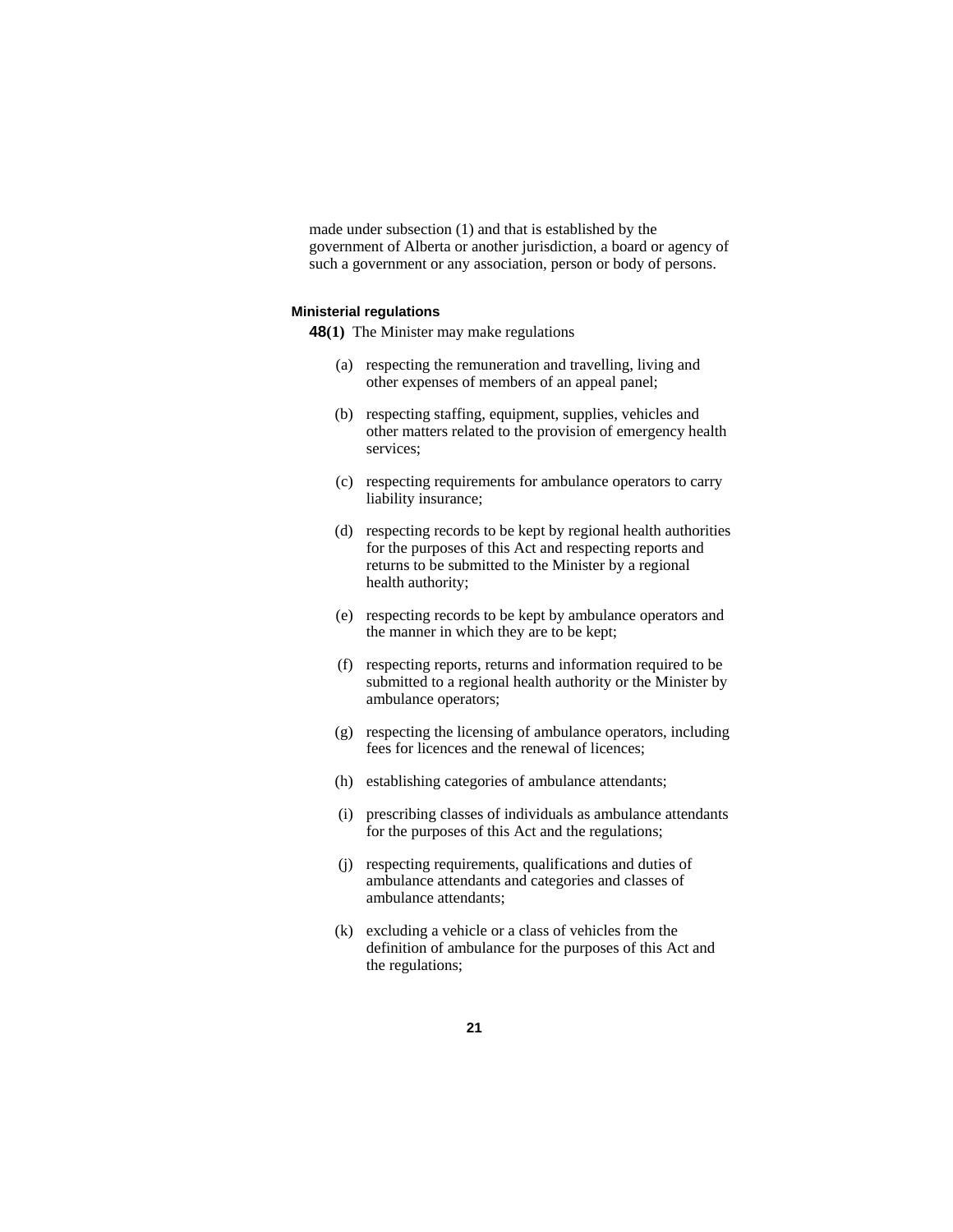- (l) respecting the authorization of vehicles or classes of vehicles for use as ambulances by an ambulance operator;
- (m) respecting the maintenance, repair and operation of ambulances and other vehicles used in the provision of emergency health services under this Act and of equipment used in ambulances and those other vehicles;
- (n) respecting the equipping, maintaining, operating and repairing of ambulance garages, stations and hangars;
- (o) respecting requirements and standards for communications systems or devices and other equipment used in the provision of emergency health services;
- (p) respecting the transportation of patients under this Act;
- (q) respecting dispatch centres, including
	- (i) requirements and standards for communications systems or devices and other equipment used in dispatch centres, and
	- (ii) the staffing and operation of dispatch centres;
- (r) respecting the powers and duties of regional health authorities for the purposes of this Act and the regulations, including regulations
	- (i) requiring regional health authorities to employ or engage medical directors to provide direction and establish medical protocols for the provision of emergency health services in the health region, and
	- (ii) respecting the powers, duties and functions of medical directors referred to in subclause (i);
- (s) respecting powers and duties of the Registrar;
- (t) respecting complaints to the Registrar and processes for making and responding to complaints;
- (u) respecting appeals and appointments to the appeal panel;
- (v) respecting fees that may be charged for services provided under this Act, and respecting liability for payment of fees;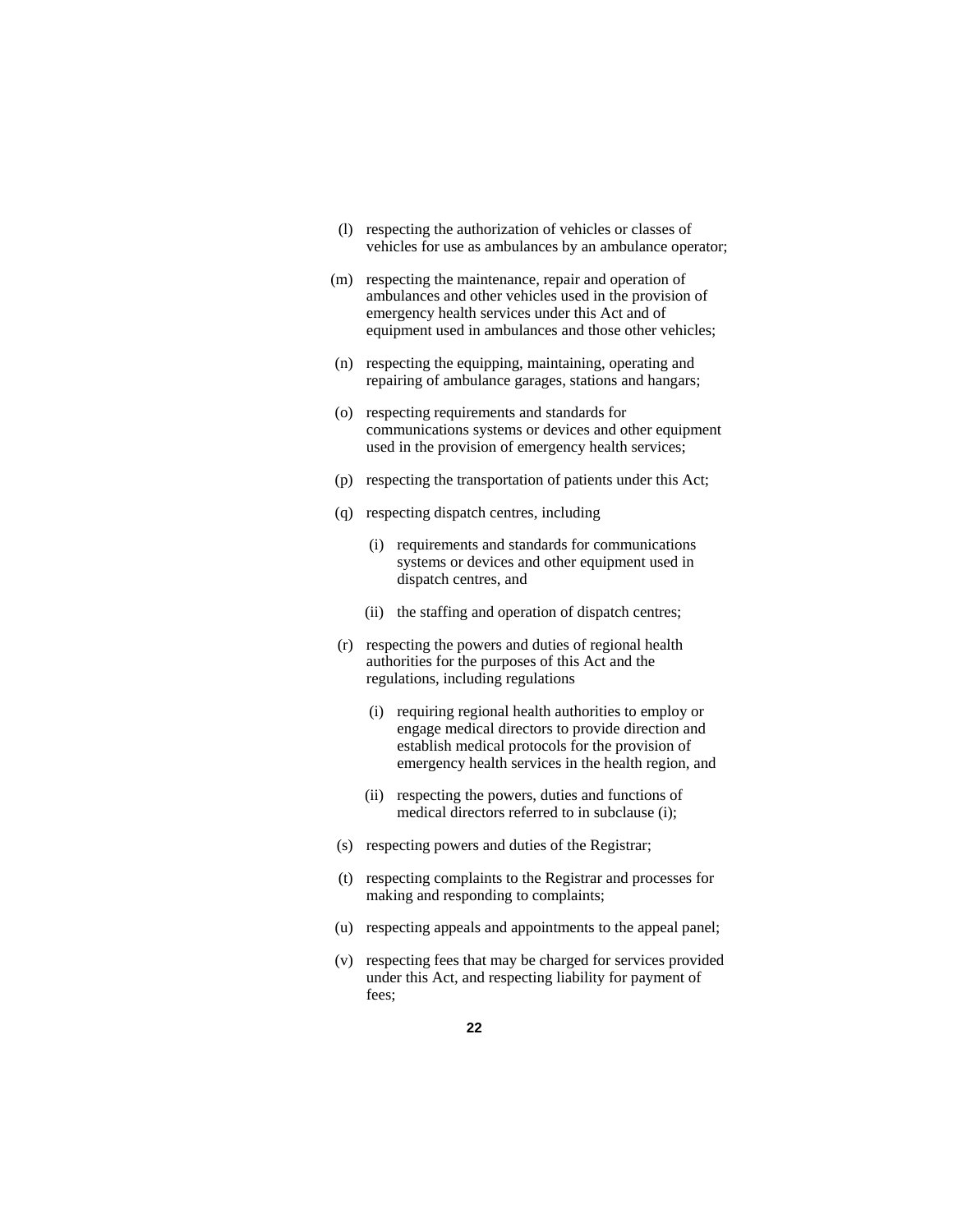- (w) respecting the appointment or designation of a Provincial Medical Director to provide direction and establish medical protocols for the provision of emergency health services in Alberta, and respecting the powers, duties and functions of the Provincial Medical Director;
- (x) respecting the giving of notices required to be given under this Act;
- (y) respecting the obligation of any person to provide an ambulance operator or an ambulance attendant with information about a patient and respecting the management and use of information received in the provision of emergency health services;
- (z) defining any word or expression used but not defined in this Act;
- (aa) providing for any other matter necessary for or incidental to the carrying out of the intent of this Act or for circumstances that arise for which no provision is made in this Act.
- **(2)** The Minister may make regulations
	- (a) that restrict or broaden the definitions of ambulance and emergency health services, and
	- (b) respecting the application of a definition restricted or broadened under clause (a) to one or more provisions of this Act or the regulations.

**(3)** The Minister may, by regulation, declare to be in force a code, standard, guideline or body of rules that concerns a matter in respect of which a regulation may be made under subsection (1) and that is established by the government of Alberta or another jurisdiction or a board or agency of such a government or by any association, person or body of persons.

#### **Codes and standards**

**49** A code, standard, guideline or body of rules may be declared in force under section 47(2) or 48(3)

(a) in whole or in part and with or without modifications, and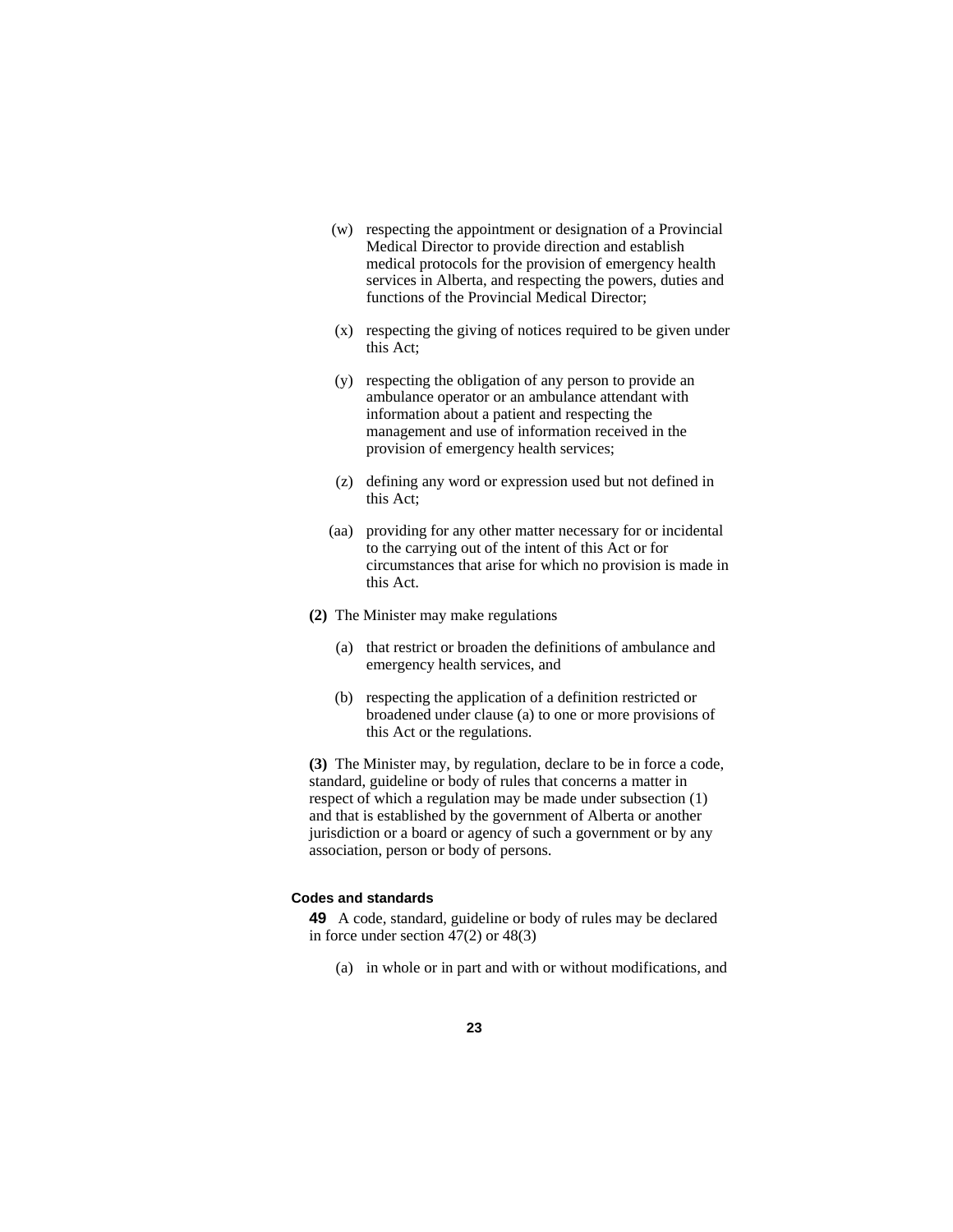(b) as it reads on a specific date or as amended from time to time.

## **Part 9 Transitional Provisions, Consequential Amendments, Repeals and Coming into Force**

#### **Transitional**

**50(1)** In this section and in section 51,

- (a) "former Act" means the *Ambulance Services Act*, RSA 2000 cA-39;
- (b) "ambulance service" has the meaning provided in the former Act.

**(2)** Notwithstanding the repeal of the former Act, if immediately before this Act comes into force an operator is providing ambulance services under the former Act, the Minister may order the operator to continue providing those services for a period of time specified in the order, and during that period the former Act continues to apply in respect of those services.

**(3)** The Minister may order that a period of time referred to in subsection (2) be extended for a further period as the Minister considers necessary to ensure the uninterrupted provision of emergency health services in any area of Alberta.

**(4)** An order referred to in subsection (2) or (3) may contain any terms and conditions the Minister considers appropriate.

#### **Transitional regulations**

**51(1)** The Lieutenant Governor in Council may make regulations

(a) notwithstanding any agreement, providing for the discontinuation of ambulance services that are, immediately prior to the coming into force of this Act, being provided under the former Act, and respecting compensation for the operator that is providing the ambulance services;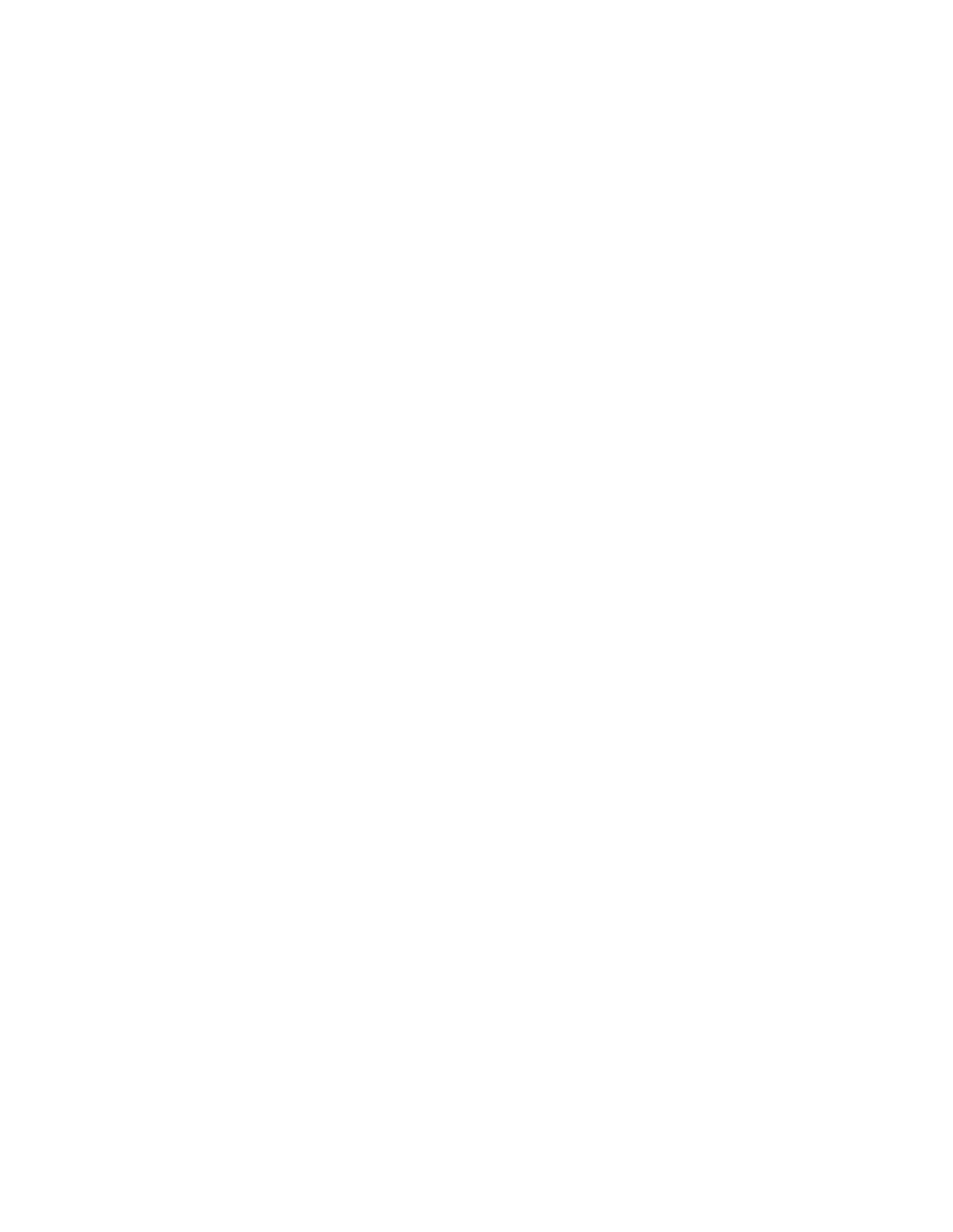- (b) respecting the transition to this Act of anything provided for under the former Act and the interpretation of any transitional provision in this Act;
- (c) to deal with any confusion, difficulty, inconsistency or impossibility arising from this Act or the transition to this Act from the former Act.

**(2)** A regulation made under subsection (1) may be made retroactive to the extent set out in the regulation.

**(3)** A regulation made under subsection (1) is repealed on the earliest of

- (a) the coming into force of an amendment to this Act that adds the subject-matter of the regulation to this Act,
- (b) the coming into force of a regulation that repeals the regulation made under subsection (1), and
- (c) the expiry of 2 years after the regulation comes into force.

**(4)** The repeal of a regulation under subsection (3) does not affect anything done, incurred or acquired under the authority of the regulation before the repeal of the regulation.

#### **Amends RSA 2000 cH-5**

**52(1) The** *Health Information Act* **is amended in section 1(1)**

- **(a) by repealing clause (a)(iv);**
- **(b) in clause (f) by adding the following after subclause (ii)**:
	- (ii.1) an ambulance operator as defined in the *Emergency Health Services Act*;
- **(c) in clause (m)(iii) by striking out** "*Ambulance Services Act*" **and substituting** "*Emergency Health Services Act*".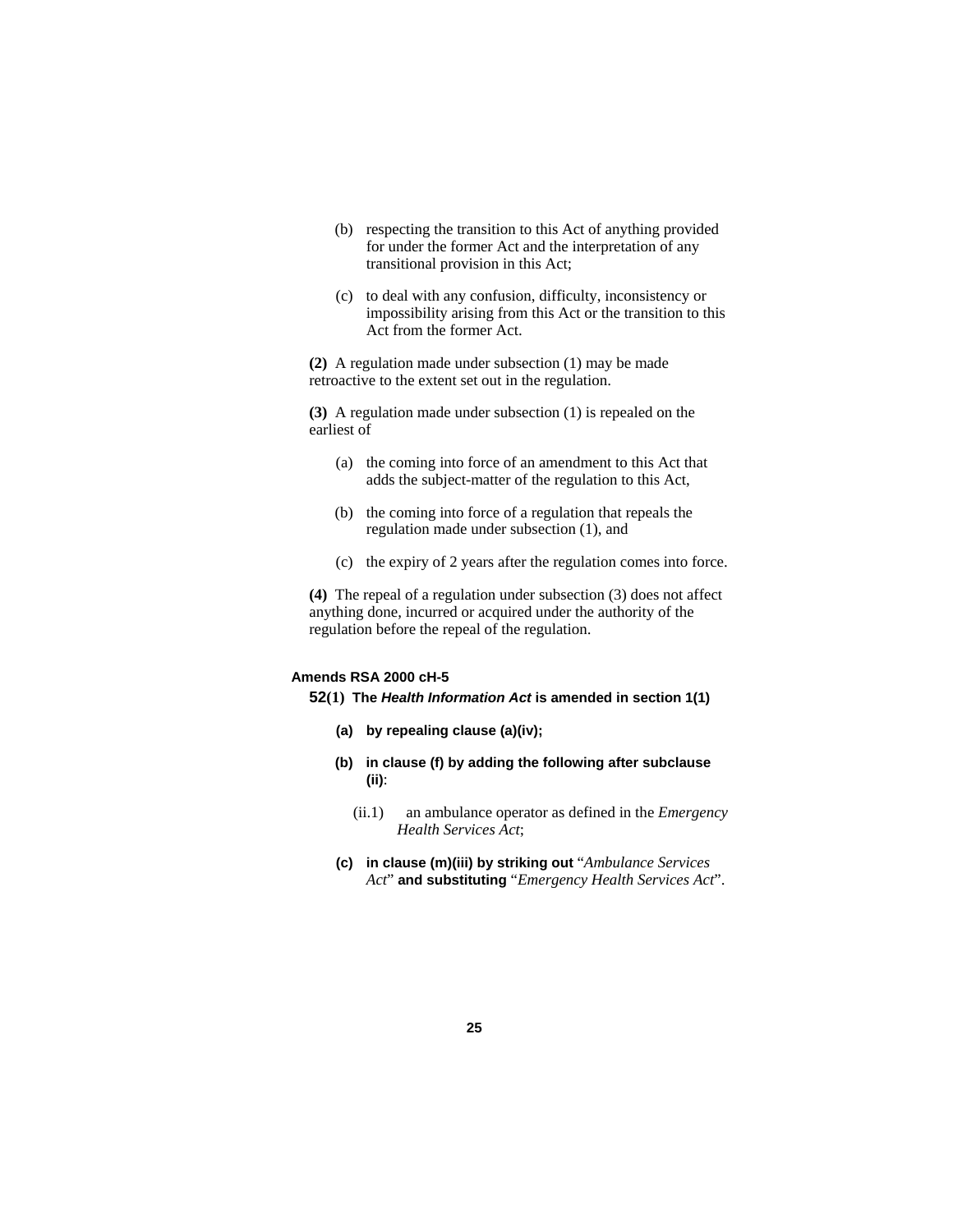#### **Explanatory Notes**

**52** Amends chapter H-5 of the Revised Statutes of Alberta 2000. Section 1(1)(a), (f) and (m) presently read in part:

- *1(1) In this Act,* 
	- *(a) "affiliate", in relation to a custodian, includes* 
		- *(iii) a health services provider who has the right to admit and treat patients at a hospital as defined in the Hospitals Act,*

 *but does not include* 

- *(iv) an operator as defined in the Ambulance Services Act, or*
- *(f) "custodian" means* 
	- *(ii) the operator of a nursing home as defined in the Nursing Homes Act other than a nursing home that is owned and*

**25** Explanatory Notes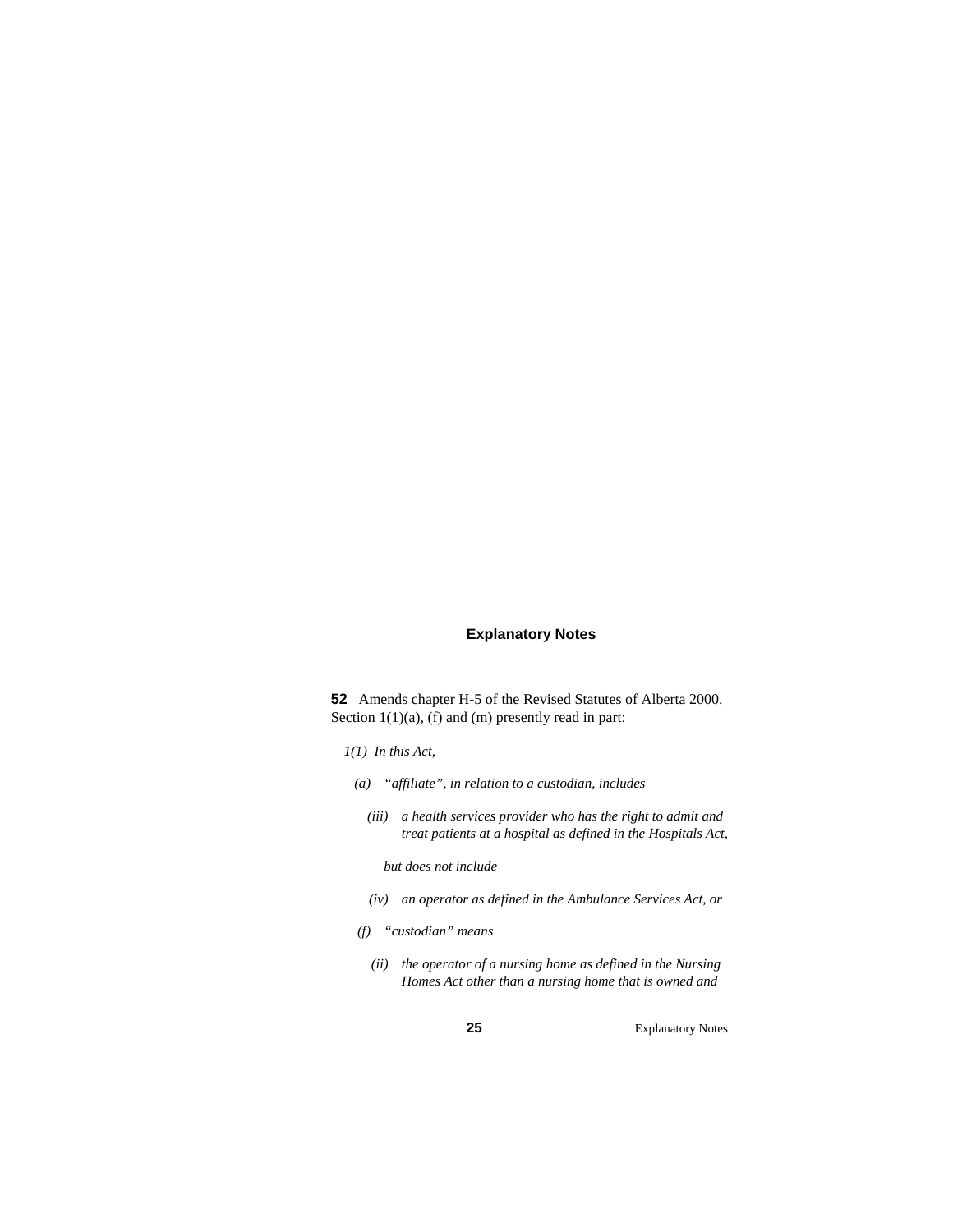**Amends RSA 2000 cH-12** 

**53 The** *Hospitals Act* **is amended in section 61(h) by adding the following after subclause (iii)**:

> (iii.1) emergency health services as defined in the *Emergency Health Services Act*;

**Amends RSA 2000 cL-1** 

- **54 The** *Labour Relations Code* **is amended** 
	- **(a) in section 35.1(1) by striking out** "*Ambulance Services Act*" **and substituting** "*Emergency Health Services Act*";
	- **(b) in section 96(1)(d) by striking out** "operators as defined in the *Ambulance Services Act*" **and substituting**  "ambulance operators as defined in the *Emergency Health Services Act*".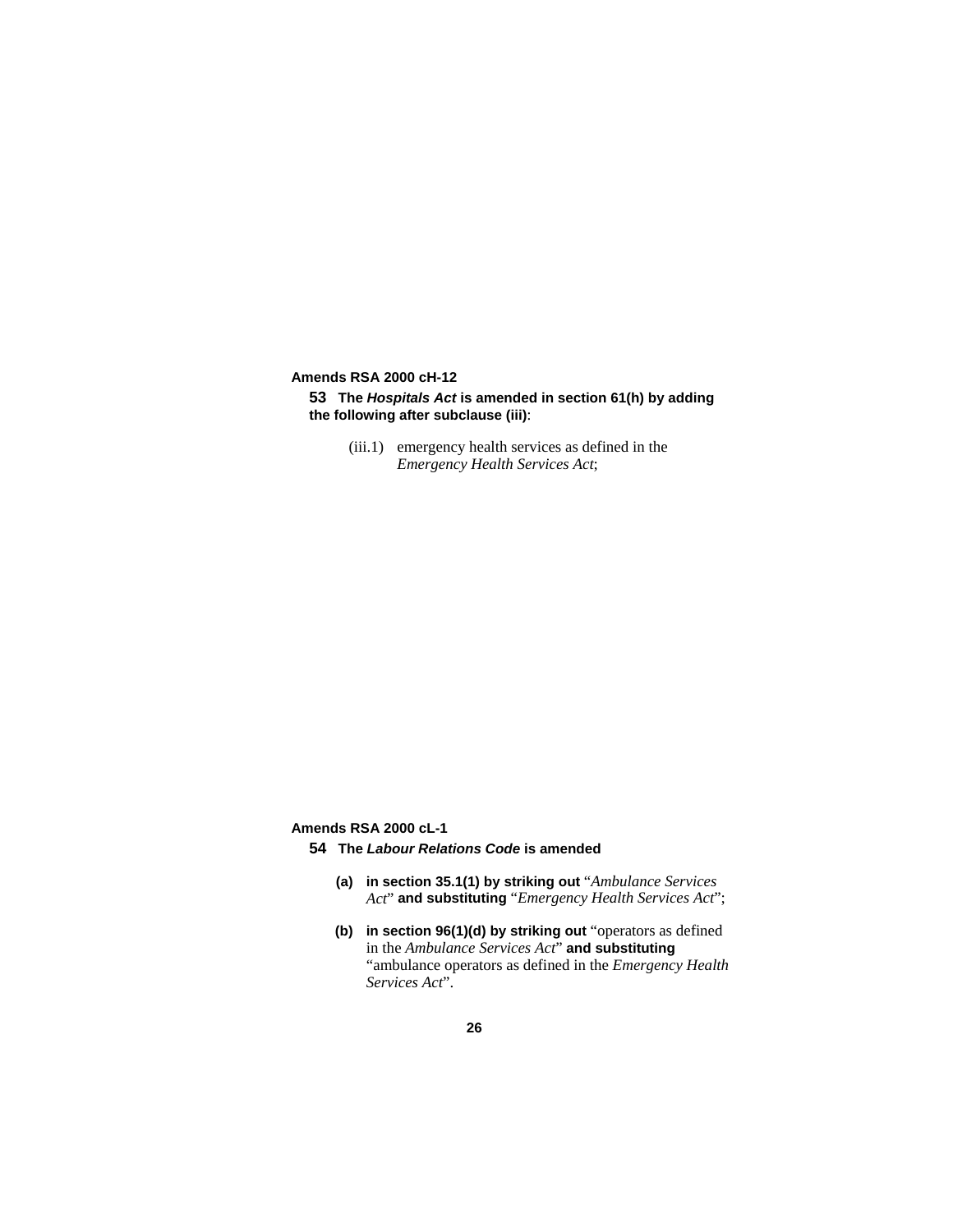*operated by a regional health authority established under the Regional Health Authorities Act;* 

- *(m) "health service" means a service that is provided to an individual* 
	- *(iii) by an ambulance attendant as defined in the Ambulance Services Act,*

**53** Amends chapter H-12 of the Revised Statutes of Alberta 2000. Section 61(h) presently reads:

#### *61 In this Part,*

- *(h) "health services" means the following, whether provided inside or outside Alberta:* 
	- *(i) in-patient and out-patient services provided in a hospital or other facility;*
	- *(ii) health services as defined in the Alberta Health Care Insurance Act;*
	- *(iii) transportation services, including air and ground ambulance services;*
	- *(iv) public health services;*
	- *(v) mental health services;*
	- *(vi) drug services;*
	- *(vii) any good or service prescribed to be a health service by the regulations;*

**54** Amends chapter L-1 of the Revised Statutes of Alberta 2000. Sections 35.1(1) and 96(1)(d) presently read:

*35.1(1) Notwithstanding any certificate to the contrary, a bargaining unit that includes ambulance attendants as defined in the Ambulance Services Act who are represented by a bargaining agent shall not include any other employees, other than employees to whom Division 16 applies.* 

**26** Explanatory Notes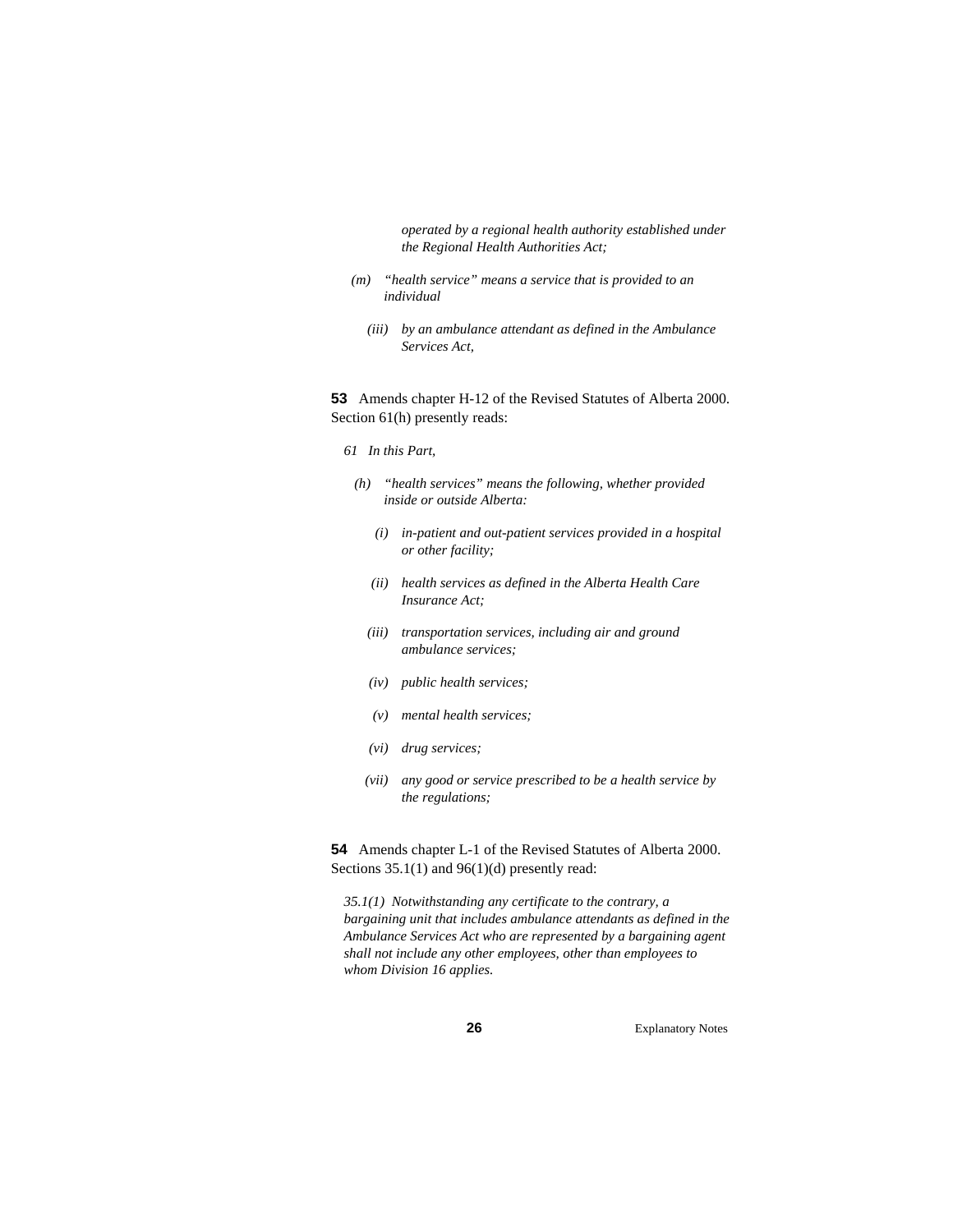**Amends RSA 2000 cM-26** 

**55(1) The** *Municipal Government Act* **is amended by this section**.

**(2) Division 4 of Part 3 is repealed**.

**(3) Section 326(a) is amended by adding** "or" **at the end of subclause (iii) and repealing subclause (iv).** 

**(4) Section 382(1)(g) is repealed**.

#### **Repeal**

**56** The *Ambulance Services Act*, RSA 2000 cA-39, is repealed.

#### **Repeal**

**57** The *Edmonton Ambulance Authority Act*, SA 1981 c87, is repealed.

#### **Coming into force**

**58** This Act comes into force on Proclamation.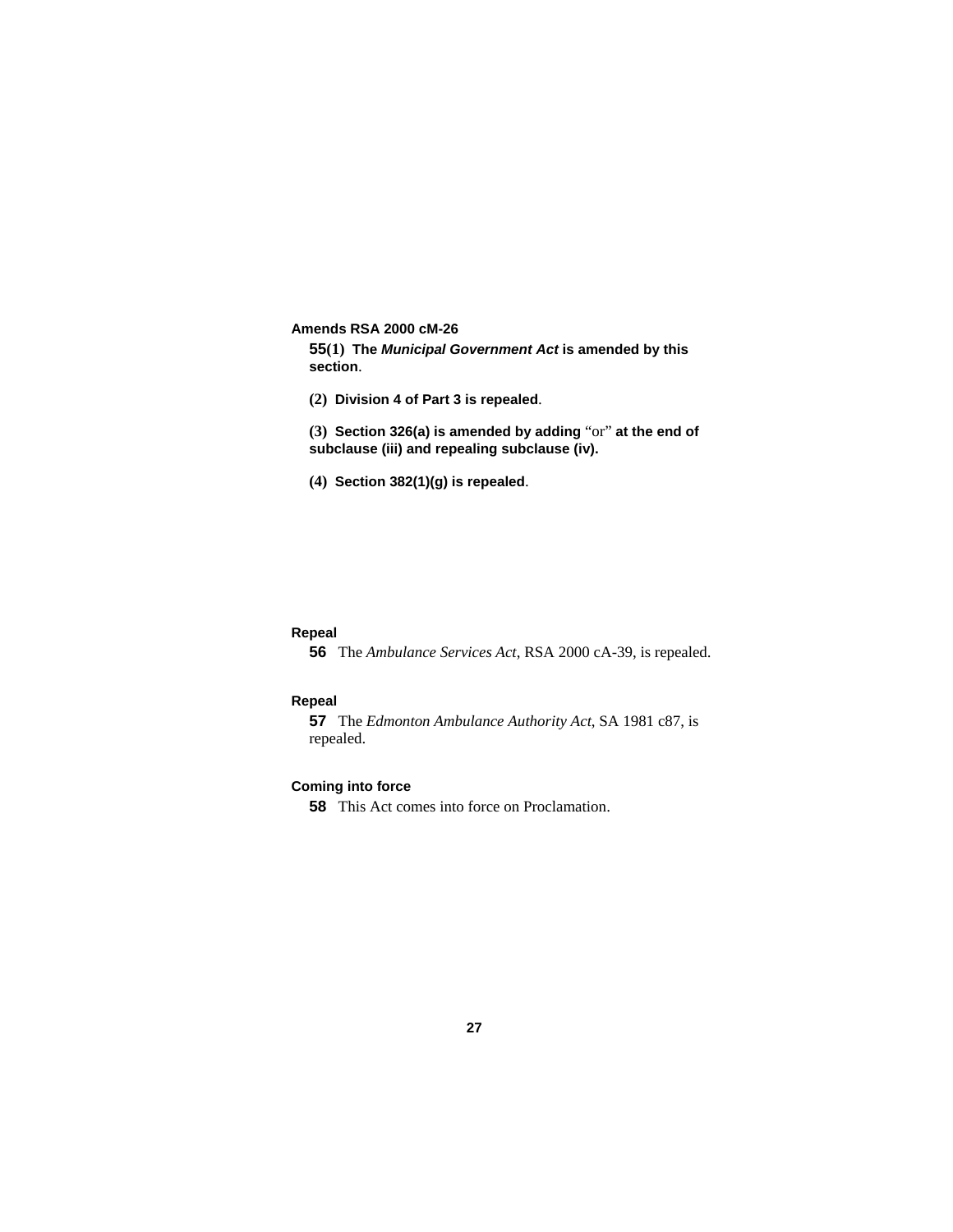- *96(1) This Division applies to the following:*
- *(d) operators as defined in the Ambulance Services Act and their employees who act as ambulance attendants as defined in that Act to whom neither clause (b) nor clause (c) applies.*

**55** Amends chapter M-26 of the Revised Statutes of Alberta 2000. Repeals Part 3, Division 4 dealing with ambulance services. Sections  $326(a)(iv)$  and  $382(1)(g)$  presently read:

- *326 In this Part,*
- *(a) "requisition" means* 
	- *(iv) the requisition of ambulance districts under the Ambulance Services Act, or*

*382(1) Each council may pass a special tax bylaw to raise revenue to pay for a specific service or purpose by imposing one or more of the following special taxes:* 

- *(g) an ambulance service tax;*
- **56** Repeals chapter A-39 of the Revised Statutes of Alberta 2000.
- **57** Repeals chapter 87 of the Statutes of Alberta, 1981.
- **58** Coming into force.

**27** Explanatory Notes